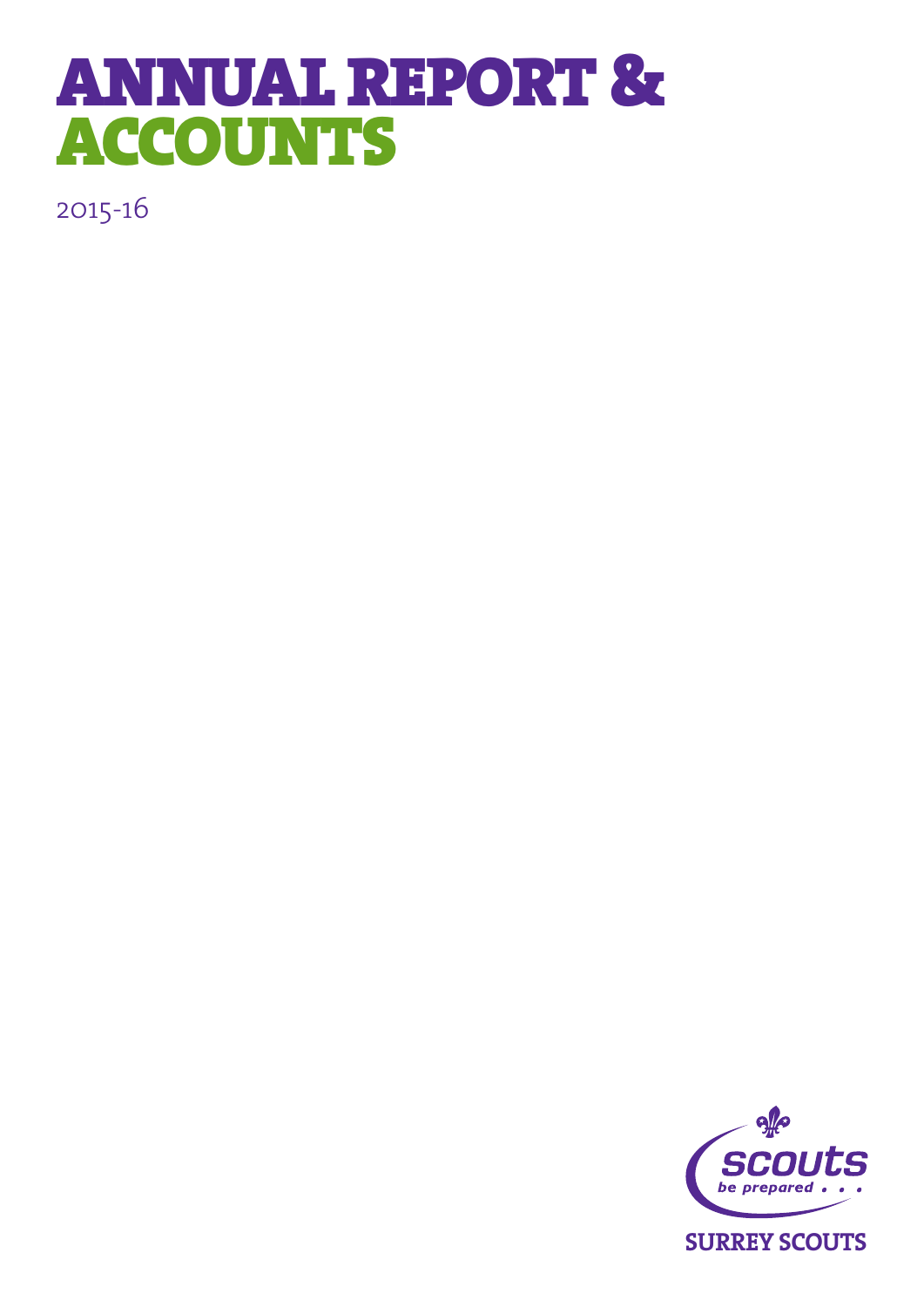Edited by: CJ Ledger Designed and compiled by: Max Harvey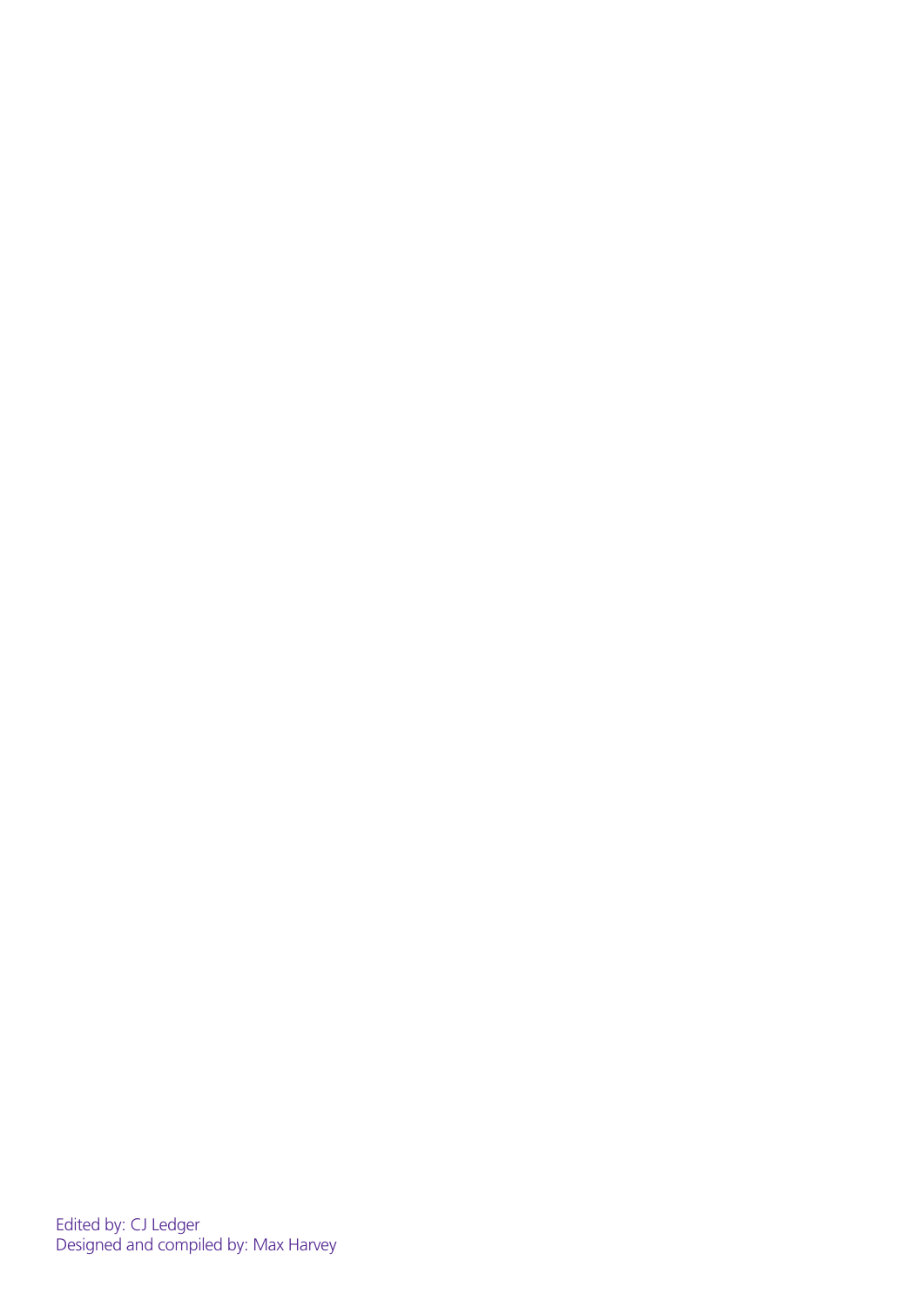### **Contents**

| 1                       | Welcome!                                    |
|-------------------------|---------------------------------------------|
| $\overline{\mathbf{2}}$ | Our Purpose and Method                      |
| 3                       | Our Vision, Mission & Values                |
| 4                       | Growth                                      |
| 5                       | Inclusivity                                 |
| 6                       | Youth Shaped                                |
| 7                       | Community Impact                            |
| 8                       | Responsibilities of the Executive Committee |
| 9                       | <b>Surrey County Scout Council</b>          |
| 10                      | Financial Reserves & Procedures             |
| 11                      | Treasurer's Report                          |
| 12                      | Examiner's Report                           |
| 13-19                   | Accounts                                    |



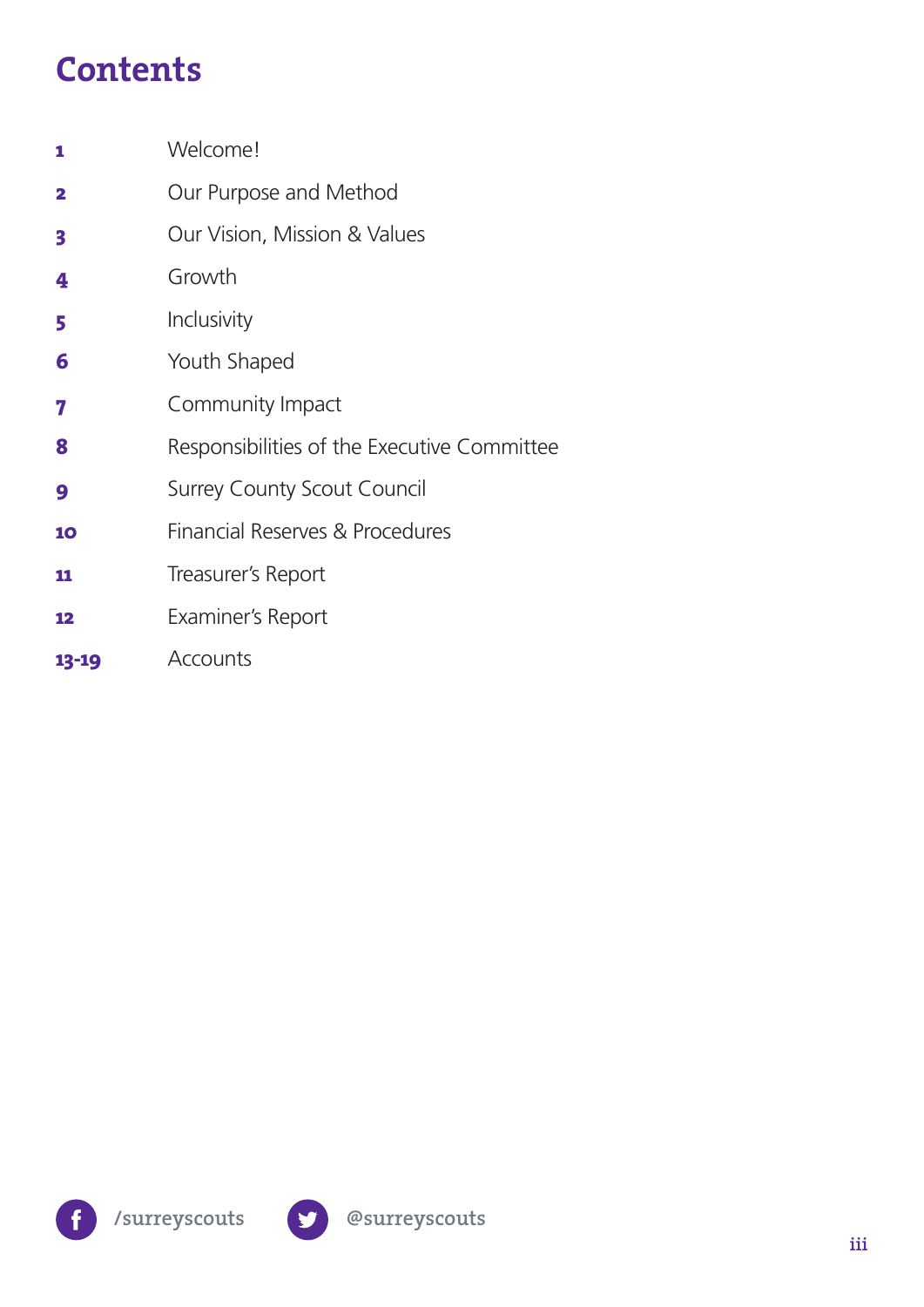### **Welcome**

### What a fantastic year it has been for the 17,000 members of Surrey Scouts!

It has been another year of growth with more young people enjoying Scouting in the County today than at any time this century. Over 13,500 young people in Surrey are supported by 3,500 adult leaders and Scouting remains the largest co-educational youth organisation in Surrey, the UK and the world.

That world dimension was most apparent in 2015 when 81 Scouts and leaders from Surrey joined with over 33,000 other young people from 155 countries and territories for the 23rd World Scout Jamboree which was held in Japan. A life changing experience for those fortunate enough to attend and the culmination of some two years of planning, training and team building. Surrey leaders ensured that the fun, adventure, spirit and excitement of the Jamboree fed into the programmes of Sections throughout the County to make it a truly global experience.

Closer to home, but continuing with the global theme, thousands of Surrey Beaver Scouts descended on the showground at Cranleigh for a 'world tour', otherwise known as Bazzaz 2015. With each Surrey District representing a different part of the world, the aim was to demonstrate the global nature of Scouting. Beavers had a fantastic day in the sunshine, tackling inflatable assault courses, toasting marshmallows, creating badges and fridge magnets, climbing, caving, playing skittles, giant table football and laser quest, and enjoying many more exciting and inspiring activities.

Adventure is the cornerstone of Scouting and nowhere is this more apparent than at the County Activity Centre at Bentley Copse. 2015 saw a change in the Management Team and has heralded a period of growth and development with new and exciting activities and serious investment in the infrastructure. Bentley Copse is open year round and the adventure to be found here was typified in January when 500 Scouts were in camp for the annual Frost Camp – and the weather obliged by falling below freezing point!

Surrey Scouts are proud that the vast range of activities and adventures that we provide are available to all young people in the County. Hundreds of young people and adults with a wide range of disabilities participate fully in Surrey Scouting and has been exampled this year by the birth of two new Sections attached to a Special Needs School in Shepperton, in a joint project supported by SCOPE. Elsewhere in this report you will read of our achievements in the growth of our female membership, increasing the numbers from minority ethnic communities and how we welcome members from all backgrounds. Genuinely Scouting for all young people in Surrey.

Sadly it was also the final year for Roxanna Bostock as our County Commissioner prior to her handing over the reins to Joe Rogerson, who we welcome to Surrey. Roxanna led the County for nearly five years with total commitment to the role and we are grateful for all that she did for Surrey Scouting.

That 2015 has been yet another year of growth, achievement and adventure is a tribute to the 3,500 leaders and those many other adult supporters who work so hard, week in, week out, to make Scouting happen in the villages and towns of Surrey. Their dedication and commitment ensure that so many young people enjoy the adventure that is Scouting and it is a privilege to be able to thank them.



**Martin Gerrard** County Chairman



**Joe Rogerson** County Commissioner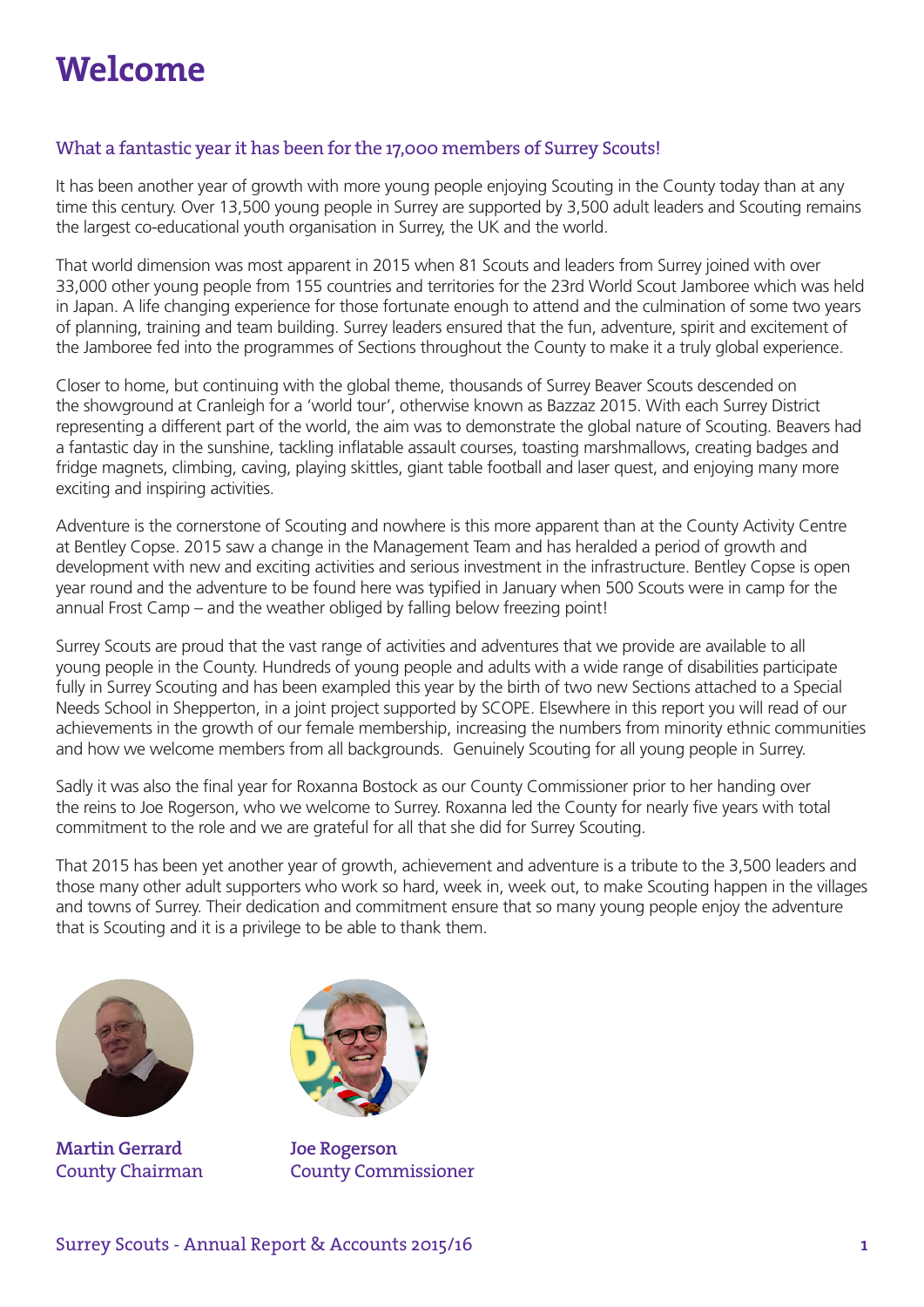### **Our Purpose and Method**

Scouting exists to actively engage and support young people in their personal development, empowering them to make a positive contribution to society.

Scouting takes place when young people, in partnership with adults, work together based on the values of Scouting and:

- enjoy what they are doing and have fun
- take part in activities indoors and outdoors
- learn by doing
- share in spiritual reflection
- take responsibility and make choices
- undertake new and challenging activities
- live by the promises they make.

As Scouts we are guided by these values:

- Integrity We act with integrity; we are honest, trustworthy and loyal.
- Respect We have self-respect and respect for others.
- Care We support others and take care of the world in which we live.
- Belief We explore our faiths, beliefs and attitudes.
- Cooperation We make a positive difference; we cooperate with others and make friends.

Surrey Scouts is open to all young people in Surrey aged between 6 and 25 no matter what background, ethnic origin, nationality, race, gender, marital or sexual status, mental or physical ability, political or religious belief.

Scouting in Surrey is provided through 18 Districts and 176 Scout Groups, as well as by thousands of committed, experienced and trained volunteers, working in teams across the County.

The main principles of Scouting demonstrate that our aims are for the public benefit in the following ways:

- Developing young people towards their full potential, through the Scouting programme.
- There is a clear link between the purpose of Scouting and the benefit to the young people.
- The various and numerous Scouting activities are all undertaken with the health and safety of the young people considered very seriously, the benefit of these activities far outweighs any associated risks.
- The young people and other main beneficiaries of Scouting are in the 6-25 age range.
- Young people who are willing to make the Scout Promise are able to benefit from full Scouting membership.

We are an inclusive organisation, with membership open to all, including those living in financial hardship. Whilst an annual membership fee is payable by all members, the ability to join is not restricted by the ability to pay. Arrangements are in place locally to assist those who are unable to meet the cost of Scouting. Funds are also available nationally to assist with the purchase of uniforms and pay for activities. This ensures that young people are not excluded as a result of an inability to pay.

The trustees confirm that they have paid due regard to the need in the Charities Act 2011 to demonstrate that our aims are for the public benefit. Our assessment is that we have met the public benefit criteria under both the advancement of education and the advancement of citizenship or community development headings.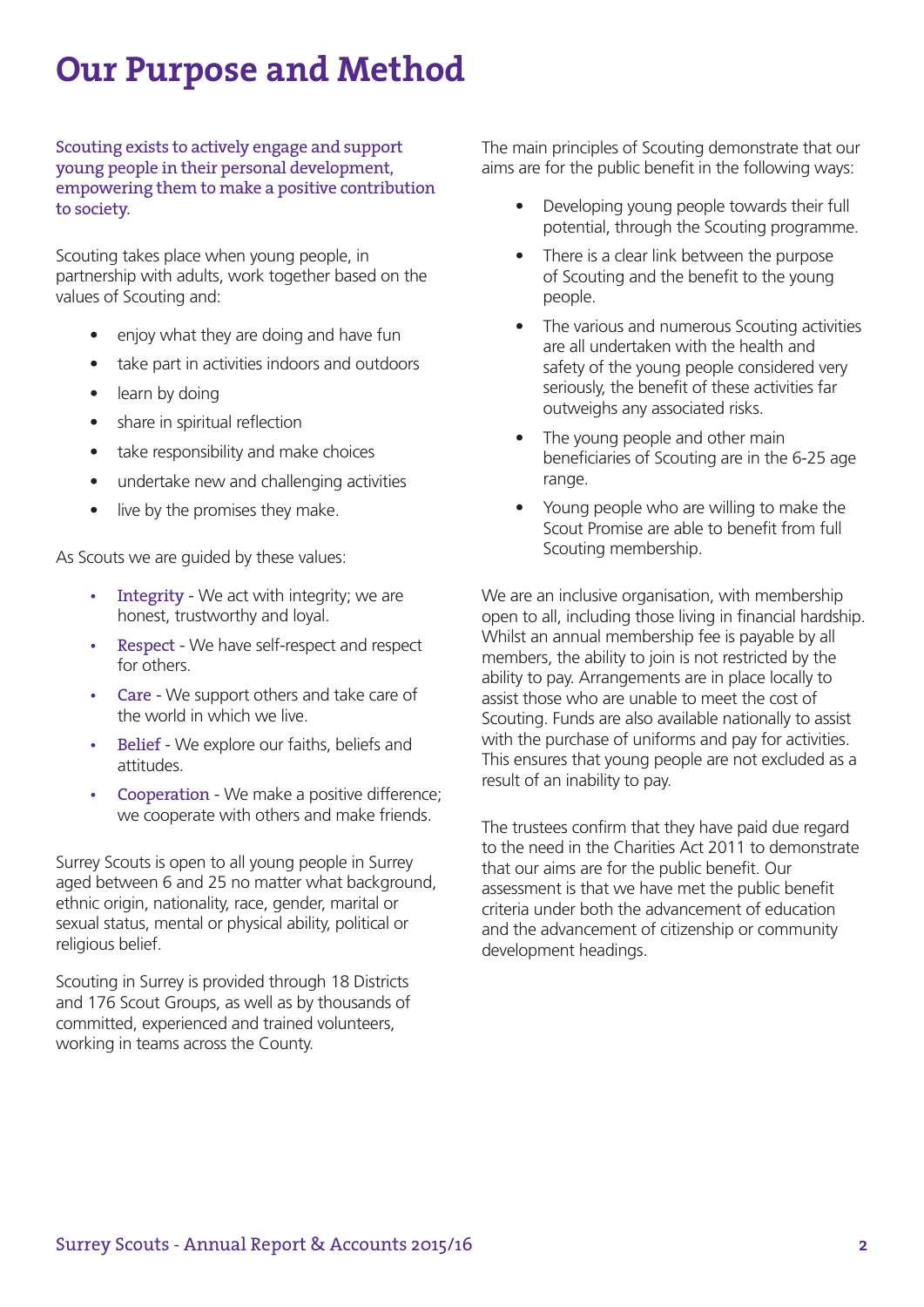### **Our Vision and Mission**

Scouting in 2018 will make a positive impact in our communities; prepare young people to be active citizens; embrace and contribute to social change.

Scouting in 2018 will be shaped by young people in partnership with adults; enjoyed by young people and more adult volunteers; and be as diverse as the communities in which we live.

Members of Scouting in 2018 will feel empowered; valued; proud.

### **Our vision - by 2018 Scouting will be…**

**Growing** 

We believe Scouting changes lives, which is why we want every young person in the UK to have the opportunity to get involved. Scouting has grown for the last eight years and we want to continue to grow.

• Inclusive

Because every young person deserves the opportunity to take part in Scouting, we are working to remove barriers to participation. We will reflect the makeup of our local communities and make Scouting available to all.

Youth shaped

We believe that every young person should be able to shape their Scouting experience. We will empower our adult volunteers to make this a reality at every level, locally and nationally. Scouting is for young people and they are our reason to be.

• Making a positive impact in our communities

Scouting makes a difference not just to the individual but also wider society. Each year, across the UK, over 3,000 Groups take part in Scout Community Week, making a lasting difference in their local communities. We want to increase the social impact of Scouting.

### **Our Mission**

Scouting exists to actively engage and support young people in their personal development, empowering them to make a positive contribution to society.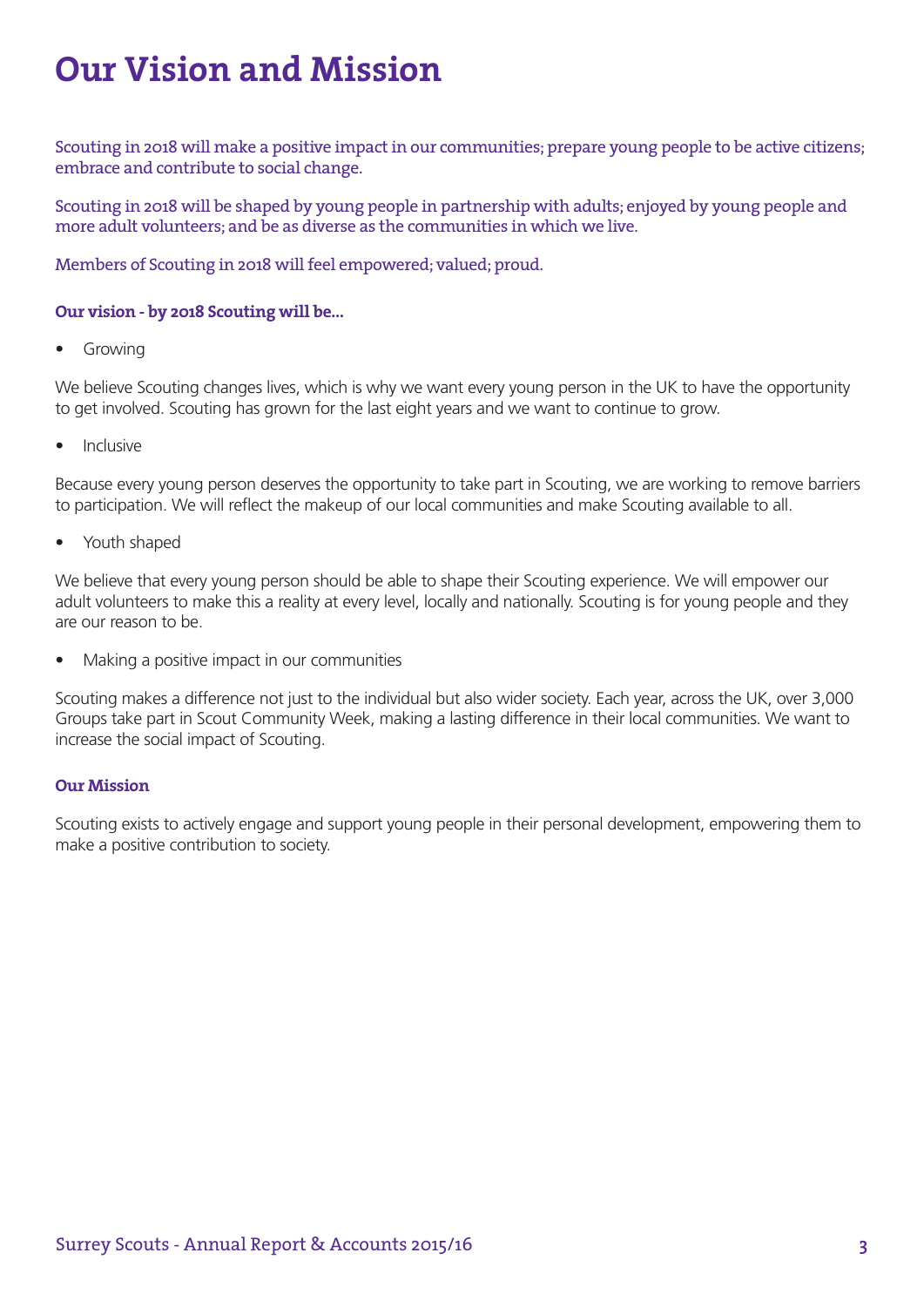### **Growth**

### We believe Scouting changes lives, which is why we want every young person in Surrey to have the opportunity to be involved.

Across the UK, Scouting has grown for the last eight years and we are committed to growth in Scouting across Surrey. We currently have 13,657 youth members supported by 3,423 adult volunteers. But we also have 3,010 young people on waiting lists. By 2018, we want to have more young people, supported by more adult volunteers enjoying Scouting in Surrey.

During 2015-16:

- We grew by 4.9% to a total of 17,080 members, including a 2.8% growth in youth members and an amazing 14.3% growth in adult volunteers.
- We deepened our understanding of where there are gaps in our provision across Surrey to help identify areas we can focus on growing Scouting through the opening of new sections, Units and Groups.
- We started work on our development strategy to grow and develop better Scouting for more young people.

- Roll out a programme of development workshops to help "Grow your group".
- Work with the regional growth and development team to support the development of Scouting in areas of greatest need within Surrey.
- Support the recruitment of new volunteers, especially parents and former youth members.
- Present a modern and attractive image of scouting in external communications.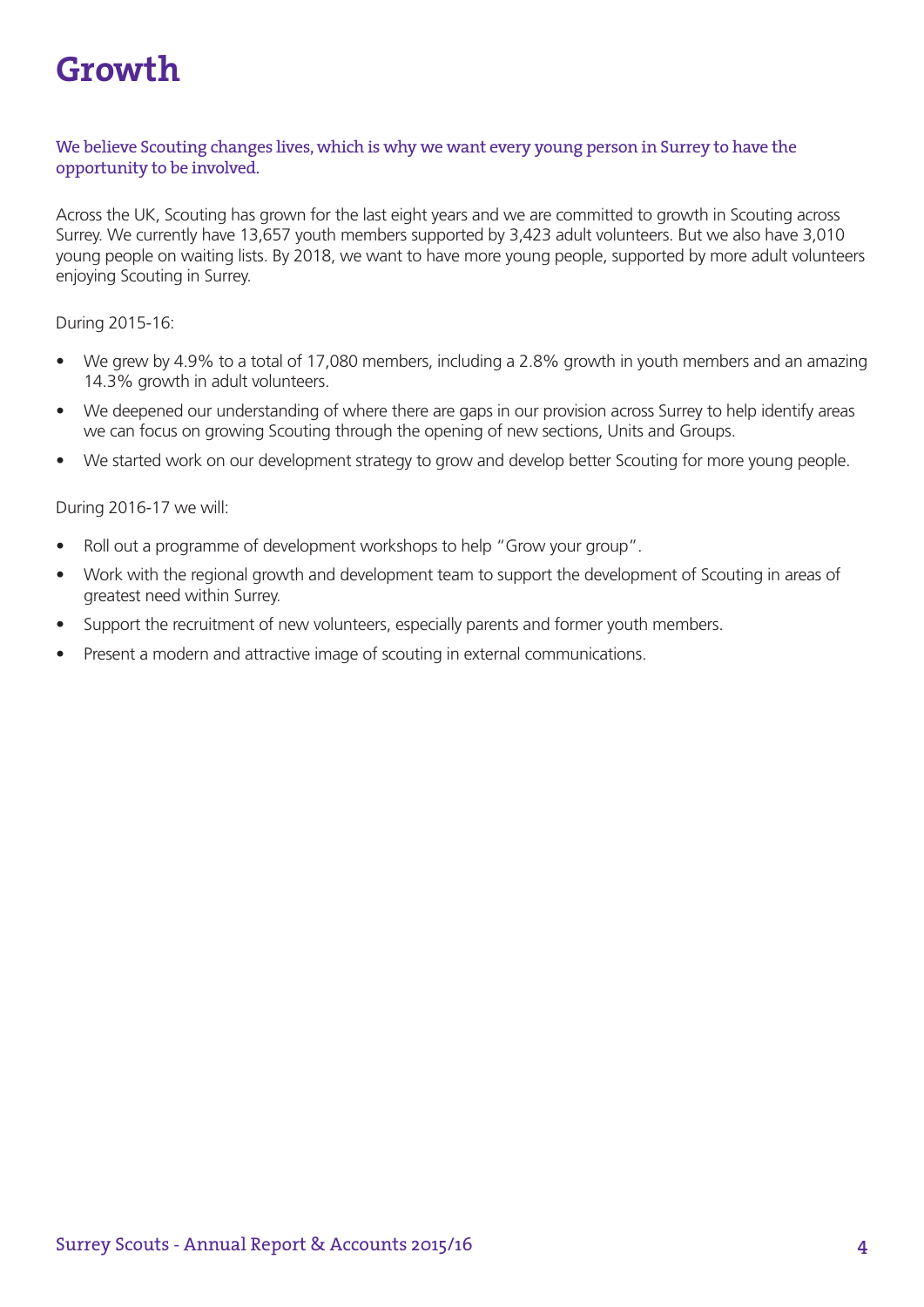### **Inclusivity**

Because we believe that Scouting changes lives and we want every young person to have the opportunity to be involved, we need to remove barriers to participation.

When an additional alternative Promise was introduced in 2013 for those without a faith, one of the last barriers to membership was removed. Today anyone who believes in the values of Scouting can take part, in Surrey this includes over 3,000 girls and women, people with disabilities and LGBT communities as well as growing numbers from minority ethnic communities.

During 2015-16:

- We worked in partnership with the charity SCOPE to establish new provision attached to two Special Needs Schools in Surrey.
- We supported a number of young people who took part in activities overseas, in particular a young person with significant special needs attended the 23rd World Scout Jamboree in Japan.
- We have grown the number of female youth members to 2,144 which now accounts for 15.7% of the youth membership.

- Continue to support Groups and Districts with the recruitment of leaders from diverse backgrounds.
- Build on the successful special needs awareness training for volunteers across Surrey, and encourage more young leaders to take part.
- Continue our work to support all sections ensuring that all young people feel welcome regardless of their faith, gender or background.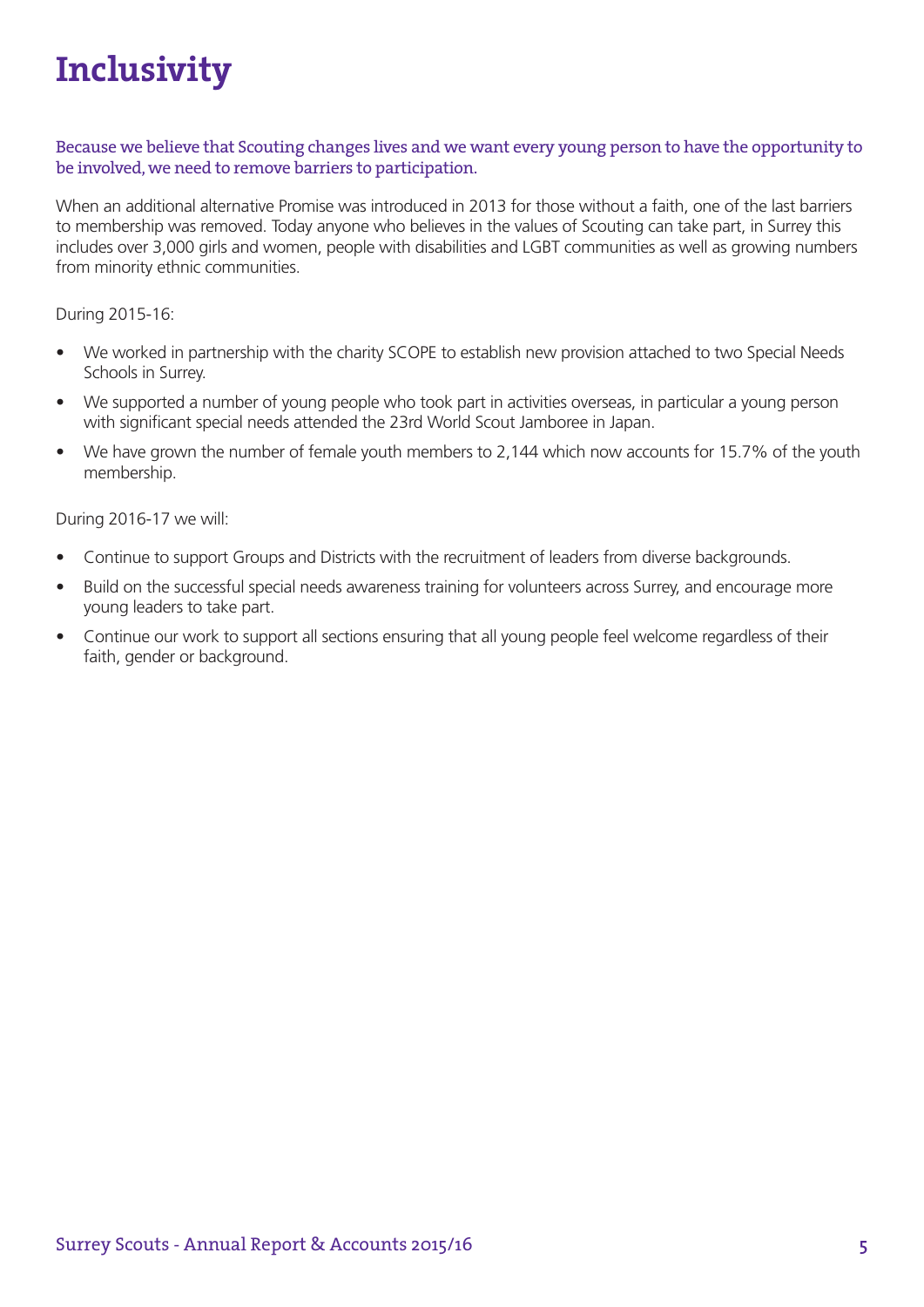### **Youth Shaped**

We believe that every young person should be able to shape their own Scouting experience. We must empower our adult volunteers to make this a reality at every level. Scouting is for young people and they are our reason to be.

When Scouting first began, it was young people themselves who decided what they wanted to do. We want to reinforce that principle, providing young people with the opportunities to shape their Scouting in partnership with adults. Today whilst there is enthusiasm for the idea of young people playing a key role in decision making, there is no agreed standard or consistent approach.

### During 2015-16:

- We ran our first County Youth Conference to encourage young people from across Surrey to make their voice heard and help shape the future of Scouting in Surrey.
- We worked with Districts to encourage greater youth participation in decision making, and were delighted with the appointment of our first District Youth Commissioner.
- We had 468 Young Leaders supporting Beaver, Cub and Scout sections across Surrey.

- Appoint our first County Youth Commissioner to ensure that young people have a voice at County level.
- Continue to work with Districts to develop youth engagement plans.
- Further promote and support the Young Leader's scheme.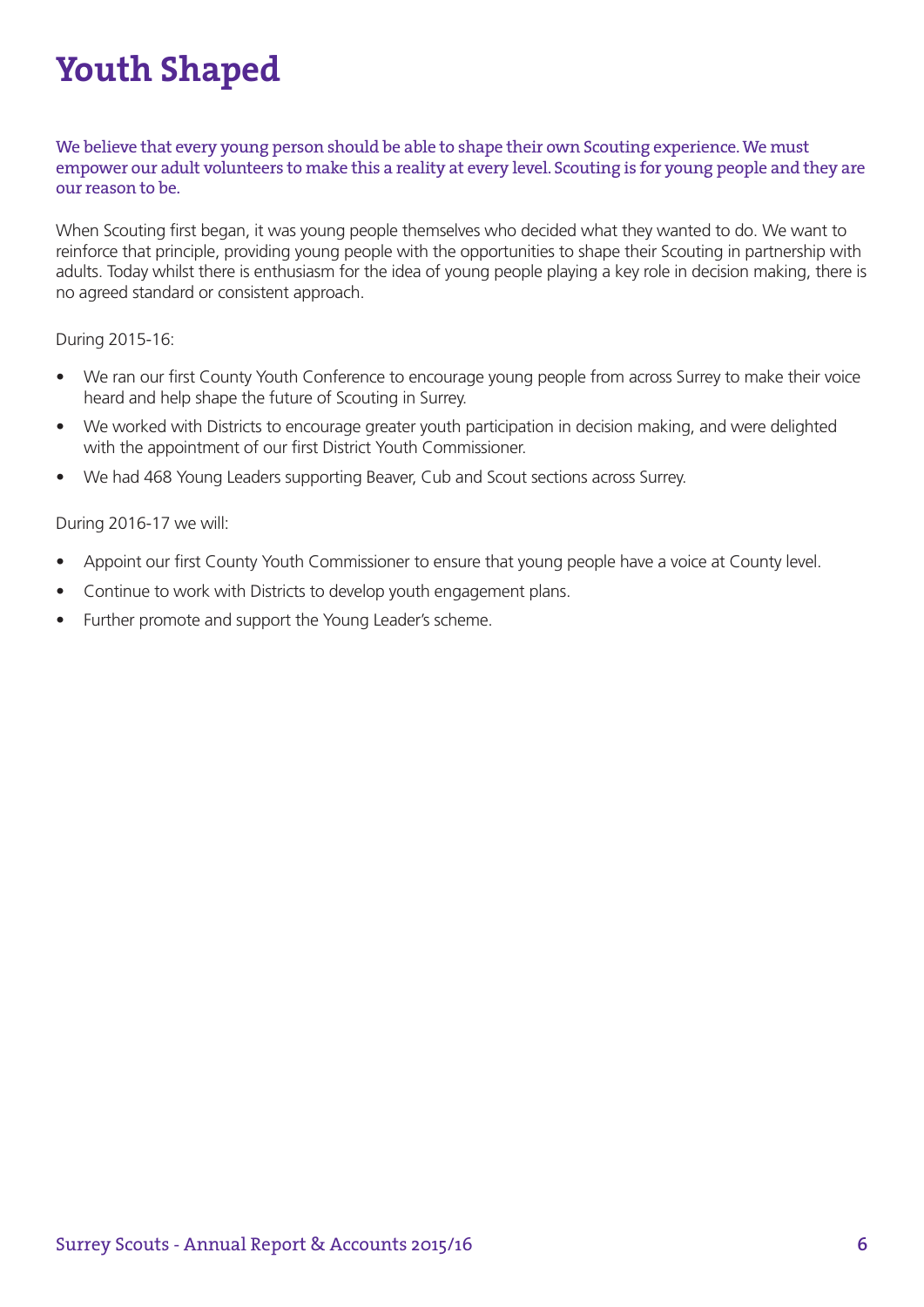### **Community Impact**

Since the Movement began, Scouts have promised to help other people. Today Scouts take part in hundreds of projects that benefit their local areas, from running food banks to delivering meals on wheels.

However, while Scouts are active in their communities, there is too often little engagement with people and other organisations, as well as a lack of focus on the impact or positive difference that has been made to others.

Imagine what could be achieved if we all rallied behind the same causes. By mobilising half a million Scouts – a million hands - to support four big social issues chosen by young people we'll build real and lasting relationships in communities that will become a core part of Scouting.

### During 2015-16:

- Groups and Units signed up to take part in the "Million Hands" initiative which aims to mobilise half a million Scouts to support the following four big social issues chosen by young people:
	- Improving the lives of those affected by dementia, in partnership with the Alzheimer's Society
	- Improving the lives of those disabled by society, in partnership with Guide Dogs and Leonard Cheshire Disability
	- Improving mental wellbeing and resilience of families, Scout Groups and broader society, in partnership with Mind
	- Ensuring that everyone, everywhere has access to clean water and sanitation, in partnership with Water Aid.
- Scout Groups, Explorer Scout Units and Scout Networks across Surrey signed up for Scout Community Week in October 2015 and took part in a range of different activities raising awareness of many issues.
- Explorer Scouts from Epsom took part in a community development project in Tanzania which helped to improve education and other facilities in a local community.

- Encourage every Scout Group, Explorer Scout Unit and Scout Network to take part in the "A Million Hands" initiative.
- Investigate opportunities for young people to make a lasting difference to the local communities in which Scouting exists across Surrey.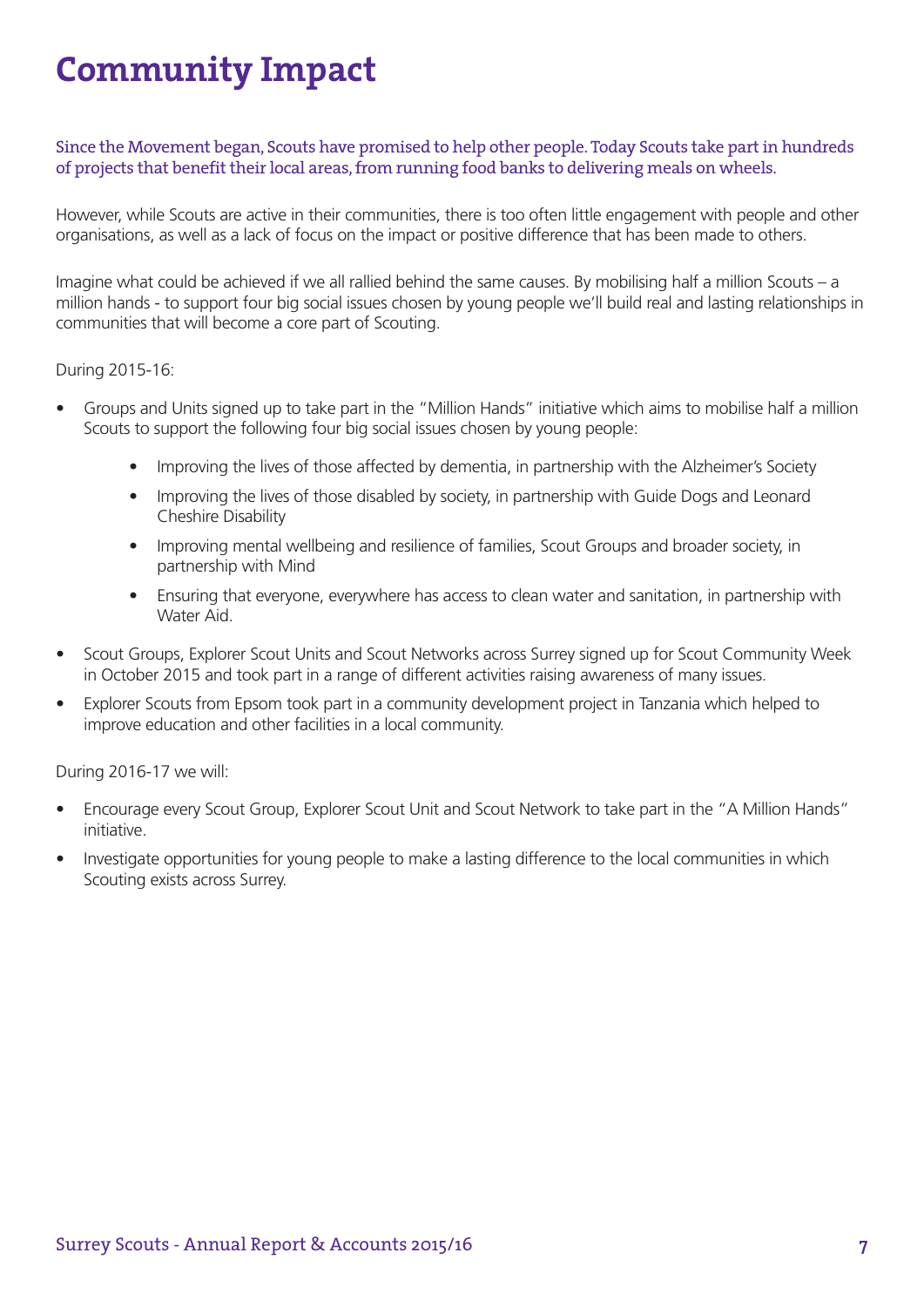### **Responsibilities of the Executive Committee**

Charity law requires the County Executive Committee to prepare financial statements for each financial year which give a true and fair view of the state of affairs of the charity at the year end and of its incoming resources and resources expended during that year. In preparing those financial statements the County Executive Committee is required to:

- select suitable accounting policies and then apply them consistently
- make judgments and estimates that are reasonable and prudent
- state whether applicable accounting standards and statements of recommended practice have been followed subject to any departures disclosed and explained in the financial statements
- prepare the financial statements on the going concern basis unless it is inappropriate to presume that the charity will continue in operation

The County Executive Committee is responsible for keeping proper accounting records which disclose with reasonable accuracy the financial position of the charity. This allows the Executive Committee to be able to ensure that the financial statements comply with the Charities Act 2011. The Executive Committee is also responsible for safeguarding the assets of the charity and hence for taking reasonable steps for the prevention and detection of fraud and other irregularities.

#### Trustee selection and training:

Trustees are selected on the recommendation of the County Commissioner and County Chairman on the basis of their expertise in County Scouting matters and willingness to serve. Their appointments are ratified at the Annual General Meeting. Trustees already have, from the appointments they have held, basic understanding of both Scouting generally and of how the County is organised and run. On appointment they receive an induction pack including a link to an online booklet (The essential trustee: what you need to know, what you need to do) published by the Charities Commission which explains the legal duties and responsibilities of charity trustees. With effect from 1 January 2016 all new Trustees are required to become members of The Scout Association and undertake the Association's training course for Trustees.

### Risk policy:

Risk Assessments are undertaken for all major County Activities in accordance with the recommendations and requirements of the Scout Association's published document entitled "Policy, Organisation and Rules". Regular risk assessments of the County's activity centre are carried out and reported to its Management Committee.

#### Need and skill requirements:

The training of adults in Scouting in accordance with the rules of the Scout Association is entrusted, by the Trustees, to the Training Manager and their team under the guidance of the County Commissioner. The training of paid Staff is entrusted to the Trustees.

#### Conclusion:

The County Executive Committee wishes to extend sincere thanks to all the adults, both uniformed and non-uniformed, who give of their time, effort and expertise in order to enable our young people in Surrey to enjoy Scouting at its very best. The Executive would also like to acknowledge the substantial financial assistance given by a large number of organisations and individuals which enables groups, districts and the county to provide better and improved facilities for the benefit of our young people and adults in Surrey.

For and on behalf of the County Executive Committee:

Martin Gerrard **Richard Shortman** County Chairman County Secretary 19 July 2016

Surrey Scouts - Annual Report & Accounts 2015/16 **8**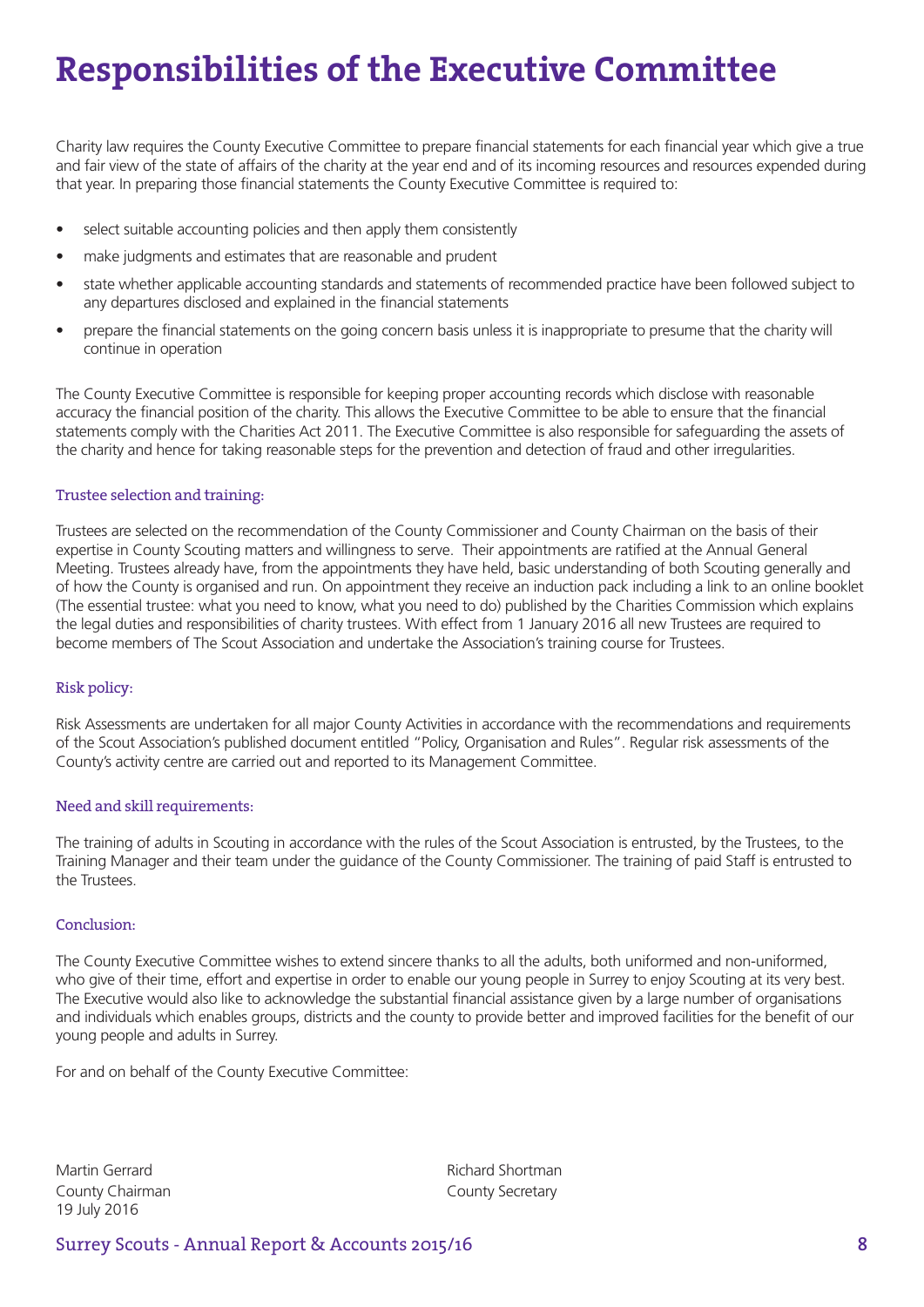### **Surrey County Scout Council**

### President:

Dame Sarah Goad, DCVO, JP Lord Lieutenant of Surrey (to 23 August 2015)

Mr Michael More-Molyneux Lord Lieutenant of Surrey (from 17 September 2015)

### Vice Presidents:

Mr Gordon Bates, DL Dr Derek Pollard, OBE Sir Adrian White, CBE, DL Mr John Walshe, DL

Founder: Robert Baden-Powell, OM

Patron: Her Majesty The Queen

Chief Scout: Lt Cdr (Hon) Bear Grylls, RN

Bankers: CAF Bank Ltd Barclays Bank PLC Charities Official Investment Fund

### County Treasurer:

Kreston Reeves LLP Griffin House 135 High Street Crawley West Sussex RH10 1DQ

Independent Examiner: Richard Hopes FCA

Alliotts Chartered Accountants Friary Court, 13-21 High Street Guildford, Surrey GU1 3DL

- + To 17 September 2015
- ++ From 17 September 2015
- $*$  To 28 October 2015
- From 28 October 2015

The County Executive: Roxanna Bostock (to 31 March 2016)

 Jeremy Crouch Philip Currie ++ Michael Eagle Tim Evans ++ Martin Gerrard, Chair + Peter Hanna + Ian Hudson, Treasurer Wendy Kislingbury Caroline Ledger + Pauline Lewer Ian MacQueen + Alan Osborn + David Popple Tom Rice Joe Rogerson (from 2 April 2016) Richard Shortman, Secretary ++ Vernon Tucker Romy White

Finance Sub-Committee: Roxanna Bostock (to 31 March 2016) Philip Currie Gary Ernest (from 27 January 2016) + Ian Hudson Ian MacQueen + Alan Osborn Calum Owen (from 27 January 2016) + David Popple Richard Shortman, Secretary Vernon Tucker (Chair from 28 October 2015)

County Appointments Nigel Bird Sub-Committee: Philip Currie Marian Cozens, Secretary Carol Davies Tricia Griffin Janet Manktelow, Chair Colin Ritchie Richard Shortman

Bentley Copse Management \*\* Richard Ayears<br>Sub-Committee: Russell Baldwin Roxanna Bostock (to 31 March 2016) \*\* Martin Gerrard Howard Hills (to June 2015) Pauline Lewer (from June 2015 to 17 September 2015) \* David Kennedy Ian Macqueen, Chair \* Charlie Palmer Dennis Peerman (to 27 January 2016) \* David Popple \*\* Richard Shortman Joe Rogerson (from 2 April 2016) Zoe Walker Carl Whitehead Neil Wibberley, Secretary \*\* Doug WIlson

### Surrey Scouts - Annual Report & Accounts 2015/16 **9**

 $S^{11}$ -Committee: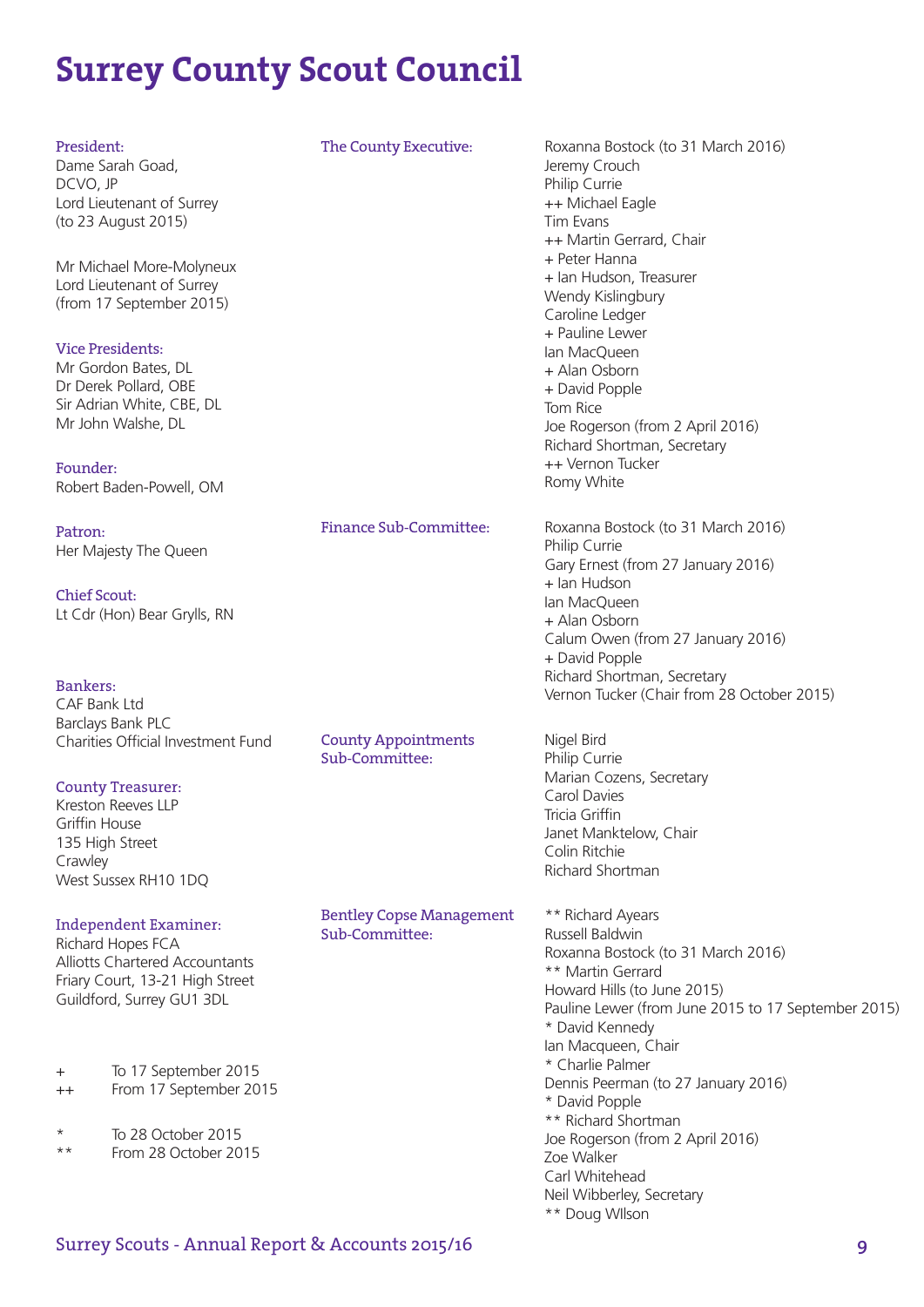### **Financial Reserves & Procedures**

Surrey County Scout Council is governed by the Trust Deed dated 30 October 1926 and by Royal Charter dated 4 January 1912. Surrey County Scout Council was first registered as a charity on 1 September 1961. The working name is 'Surrey Scouts'.

#### Reserves

At the year end, the Accumulated Fund (unrestricted) amounted to £559,955. The Trustees consider that the equivalent of six months normal revenue expenditure should always be held in general reserves, which is approximately £125,000. This leaves a balance of £434,955 which the Trustees consider should also be retained to cover the following:

- To provide further funding for major capital expenditure at Bentley Copse Activity Centre.
- To part fund the appointment and cost of a County Development Officer for the next three years.
- To cover any deficits on future major County events.
- To help fund any projects (whether by County, District, Group or Activity Club which cannot be funded from normal income) to develop activities, programmes, camp sites and the training of leaders for the benefit of Surrey Scouts in the next five years.

The Trustees consider that they would need to raise additional funds from external sources to enable them to undertake all the capital expenditure and other projects which might be carried out for the benefit of Surrey Scouts in the next five years.

#### Procedures

The Finance Committee have recommended several procedures for the effective management of the finances of the Scout Council which have been approved by the Executive Committee. The key procedures are set out below:

The County Insurance Advisor examines all insurance renewals and deals with amendments as required. He reports to the Trustees and keeps them apprised of any market or other eventuality occurring during the year which could have an effect on their insurance requirements.

The Trustees through the County Finance Sub-Committee, monitor the performance of the various investments held by the County in relation to either endowed or restricted funds, the minutes of which are subsequently ratified by the County Executive.

The Trustees, through the County Finance Sub-Committee, have established a procedure whereby any major event or activity being proposed by a section, has to produce a full proper budget and a statement of the controls which will be put in place. In the event of any activity where either the income or expenditure is estimated to exceed £5,000, a member of the Finance Sub-Committee is seconded as a representative on their working party.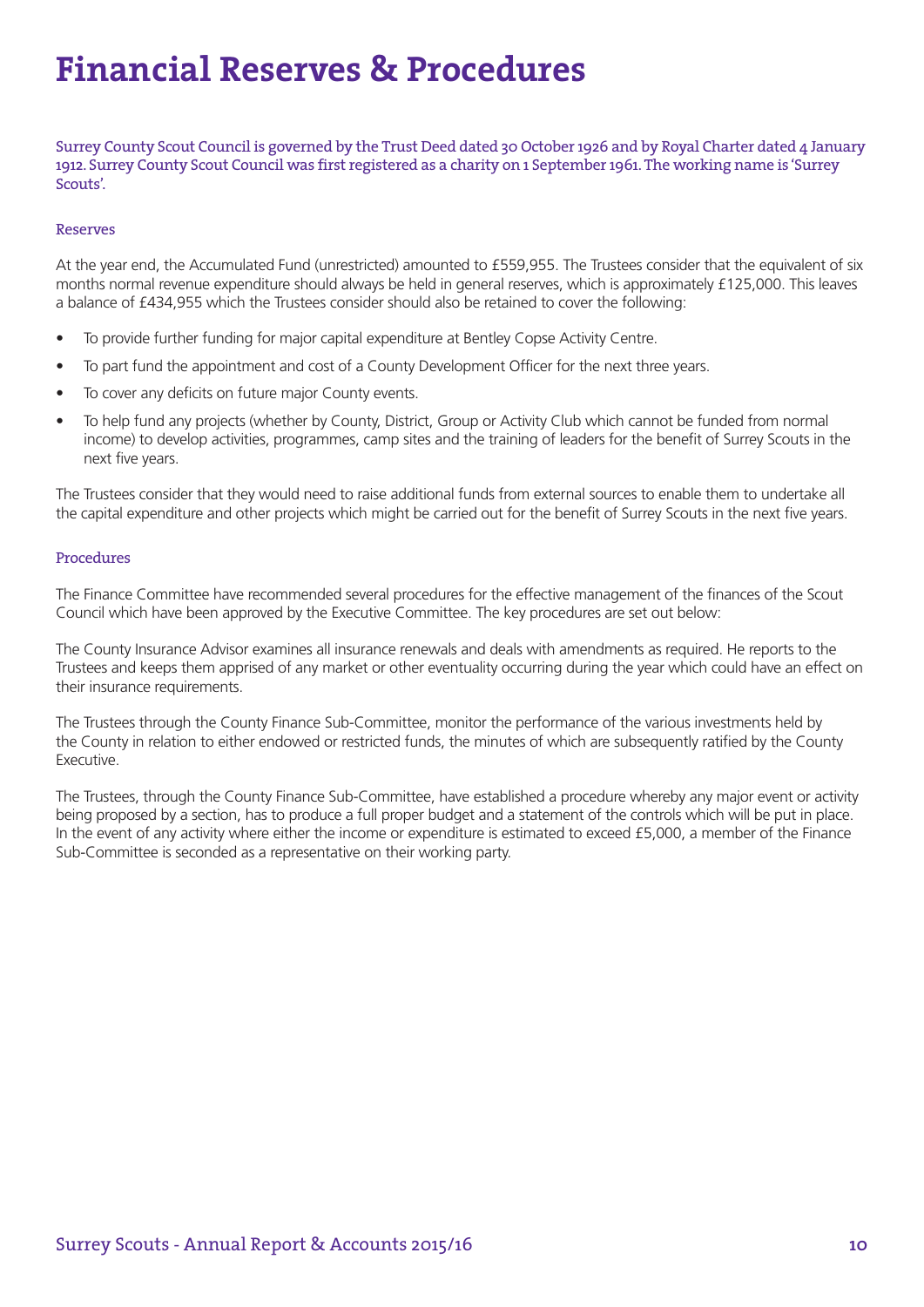### **Treasurer's Report for the year ended 31 March 2016**

It is only when you don't have a Treasurer that you realise how much they are needed! Sadly the County Annual General Meeting in September 2015 failed to elect a County Treasurer following the retirement of Ian Hudson and subsequent attempts to identify a suitable volunteer replacement have proved fruitless. I am immensely grateful to Ian for continuing to address much of the work of the Treasurer 'post retirement', particularly in respect of staff costs and pensions and the annual membership returns. His continuing guidance and experience has been invaluable and greatly appreciated. In the absence of a substantive appointment the Trustees (on the recommendation of the Finance Sub-Committee) appointed the very respected firm of Kreston Reeves to act as our County Treasurer and I would place on record the sincere thanks of the County to Daryl Nicholson (Senior Manager, Audit and Assurance) for the support and wise counsel we have received, particularly in the preparation of the annual report. The search continues for a substantive County Treasurer but in the meantime the Trustees are confident we have sound guidance and advice.

The year saw the completion of the new site office, shop and reception building at Bentley Copse which represented significant capital expenditure over two years (£165,000). The construction of the new reception building has allowed the extension of the County Office facilities into the former Activity Centre office at minimal cost. Other major items of equipment (particularly an off-road site vehicle) have also been purchased for Bentley Copse which reflects the ongoing determination of the Trustees to support the development of the Centre for the benefit of Surrey Scouts. In consequence of the considerable investment in the last 12 months, the overall annual impact on Bentley Copse was to show a loss, together with the use of all the resources held in the Restricted Fund held for development at Bentley Copse. The Trustees are confident that this expenditure is a sound investment for the future and pay tribute to the outstanding work of the Centre staff who have done outstanding work in developing the Centre in the last year whilst also managing the major building work which was under way.

The absence of a County Treasurer has created a year of administrative challenges and a steep learning curve for the other County Officers. I am sincerely grateful for the tremendous support and work provided by the staff in the County Office and to the members of the Finance Sub-Committee for their patience, guidance and counsel throughout the year.

Martin Gerrard County Chairman 19 July 2016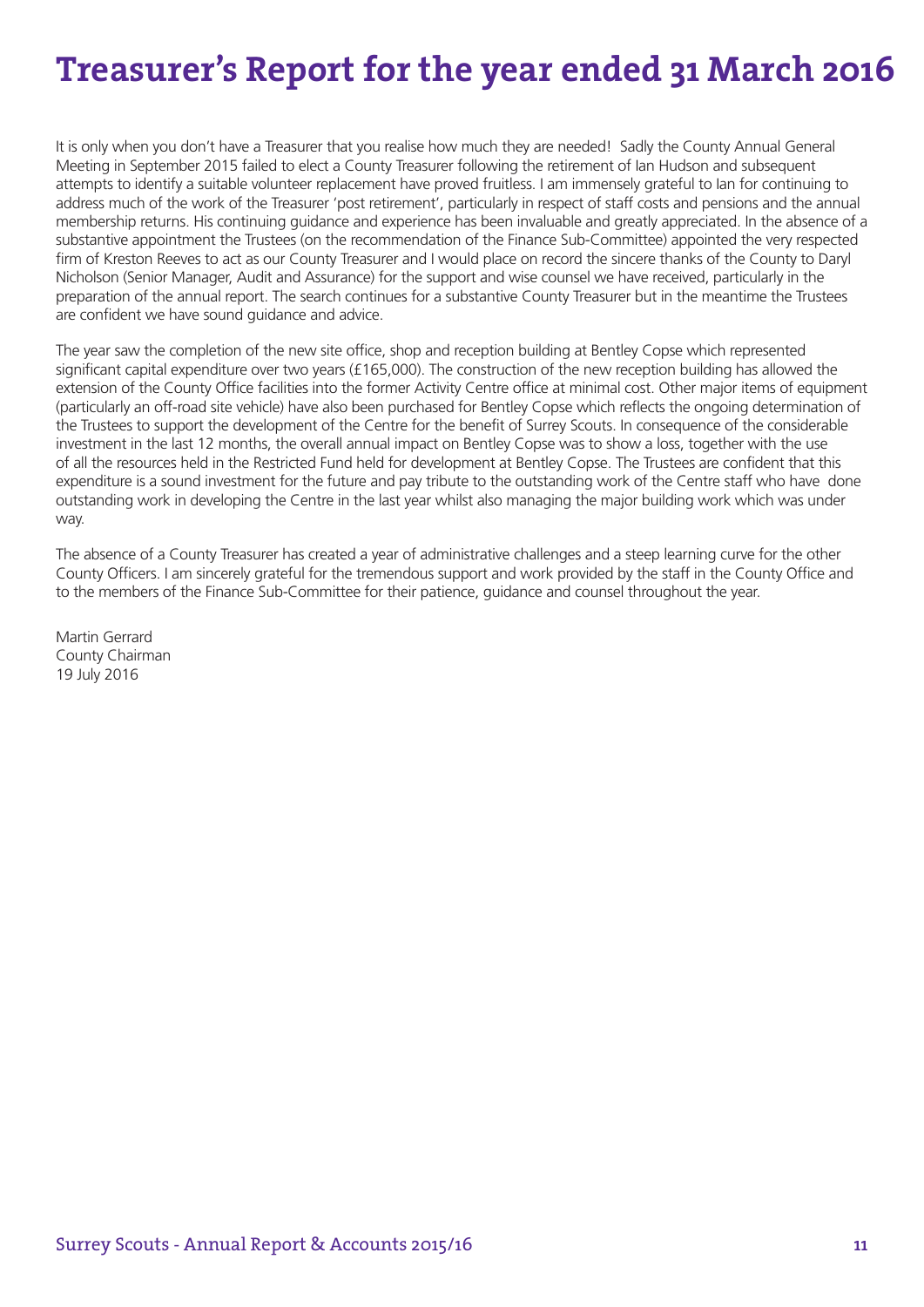### **Examiner's Report**

### Independent examiner's report to the trustees of the Surrey County Scout Council.

I report on the accounts for the Surrey County Scout Council for the year ended 31 March 2016.

#### Respective responsibilities of trustees and examiner:

The charity's trustees are responsible for the preparation of the accounts. The charity's trustees consider that an audit is not required for this year under section 144(2) of the Charities Act 2011 (the 2011 Act) and that an independent examination is needed. I am qualified to undertake the examination by being a qualified member of the ICAEW.

It is my responsibility to:

- Examine the accounts under section 145 of the 2011 Act;
- To follow the procedures laid down in the general directions given by the Charity Commission under section 145(5)(b) of the 2011 Act;
- And to state whether particular matters have come to my attention.

#### Basis of independent examiner's report:

My examination was carried out in accordance with the general directions given by the Charity Commission. An examination includes a review of the accounting records kept by the charity and a comparison of the accounts presented with those records. It also includes consideration of any unusual items or disclosures in the accounts, and seeking explanations from you as trustees concerning any such matters. The procedures undertaken do not provide all the evidence that would be required in an audit and consequently no opinion is given as to whether the accounts present a 'true and fair view' and the report is limited to those matters set out in the statement below.

#### Independent examiner's statement:

In connection with my examination, no matter has come to my attention:

- Which gives me reasonable cause to believe that in any material respect the requirement:
	- to keep accounting records in accordance with Section 130 of the 2011 Act and
	- to prepare accounts which accord with the accounting records and comply with the accounting requirements of the 2011 Act have not been met; or
- to which, in my opinion, attention should be drawn in order to enable a proper understanding of the accounts to be reached.

Richard Hopes FCA 6 September 2016 Alliotts, Chartered Accountants and Registered Auditors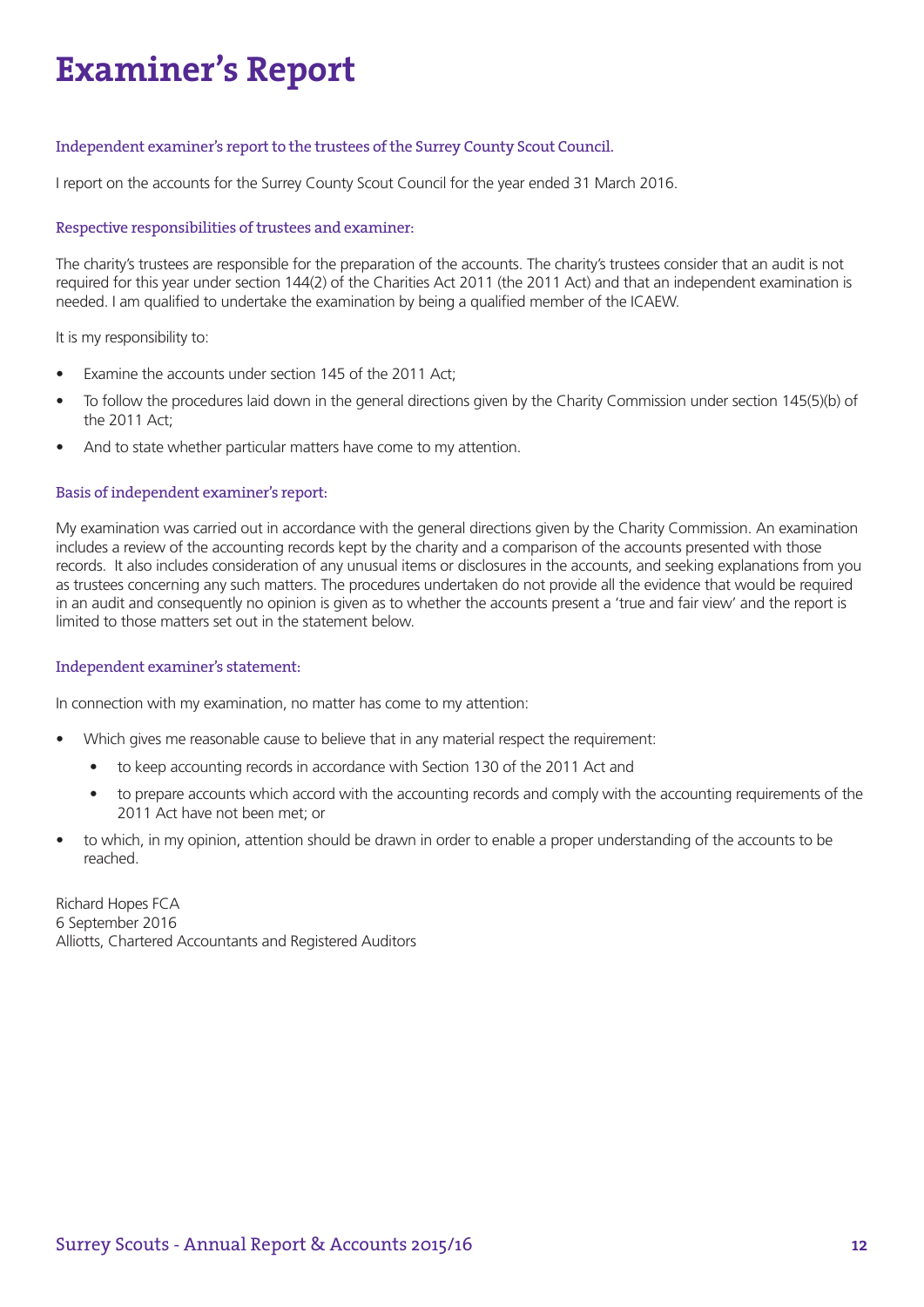### **Balance Sheet**

|                                              | <b>Note</b> | 2016    |           | 2015      |
|----------------------------------------------|-------------|---------|-----------|-----------|
|                                              |             | £       | £         | £         |
| <b>Fixed assets</b>                          |             |         |           |           |
| Tangible assets                              | 3           |         | 678,981   | 609,441   |
| <b>Investments</b>                           | 4           |         | 63,779    | 66,389    |
|                                              |             |         | 742,760   | 675,830   |
| <b>Current assets</b>                        |             |         |           |           |
| <b>Stocks</b>                                |             | 5,169   |           | 2,435     |
| Investment in clubs                          | 8           | 57,931  |           | 55,125    |
| Loans to Groups                              |             | 6,500   |           | 10,000    |
| Debtors                                      | 5           | 19,995  |           | 30,836    |
| Bank and cash balances                       |             | 540,020 |           | 488,882   |
|                                              |             | 629,615 |           | 587,278   |
| <b>Creditors: amounts falling</b>            |             |         |           |           |
| due within one year                          | $\bf 6$     | 278,649 |           | 161,772   |
| <b>Net current assets</b>                    |             |         | 350,966   | 425,506   |
| <b>Total assets less current liabilities</b> |             |         | 1,093,726 | 1,101,336 |
|                                              |             |         |           |           |
| <b>Represented by</b>                        |             |         |           |           |
| Accumulated fund                             | 7           |         | 559,955   | 495,516   |
| Designated funds                             | 8           |         | 491,926   | 518,695   |
| <b>Restricted funds</b>                      | 9           |         | 41,845    | 87,125    |
|                                              | 10          |         | 1,093,726 | 1,101,336 |

The financial statements on pages 13 to 19 were approved by the Executive Committee on 19 July 2016 and signed on its behalf by:-

Martin Gerrard Vernon Tucker

County Chairman County Chairman County Chair of Finance Committee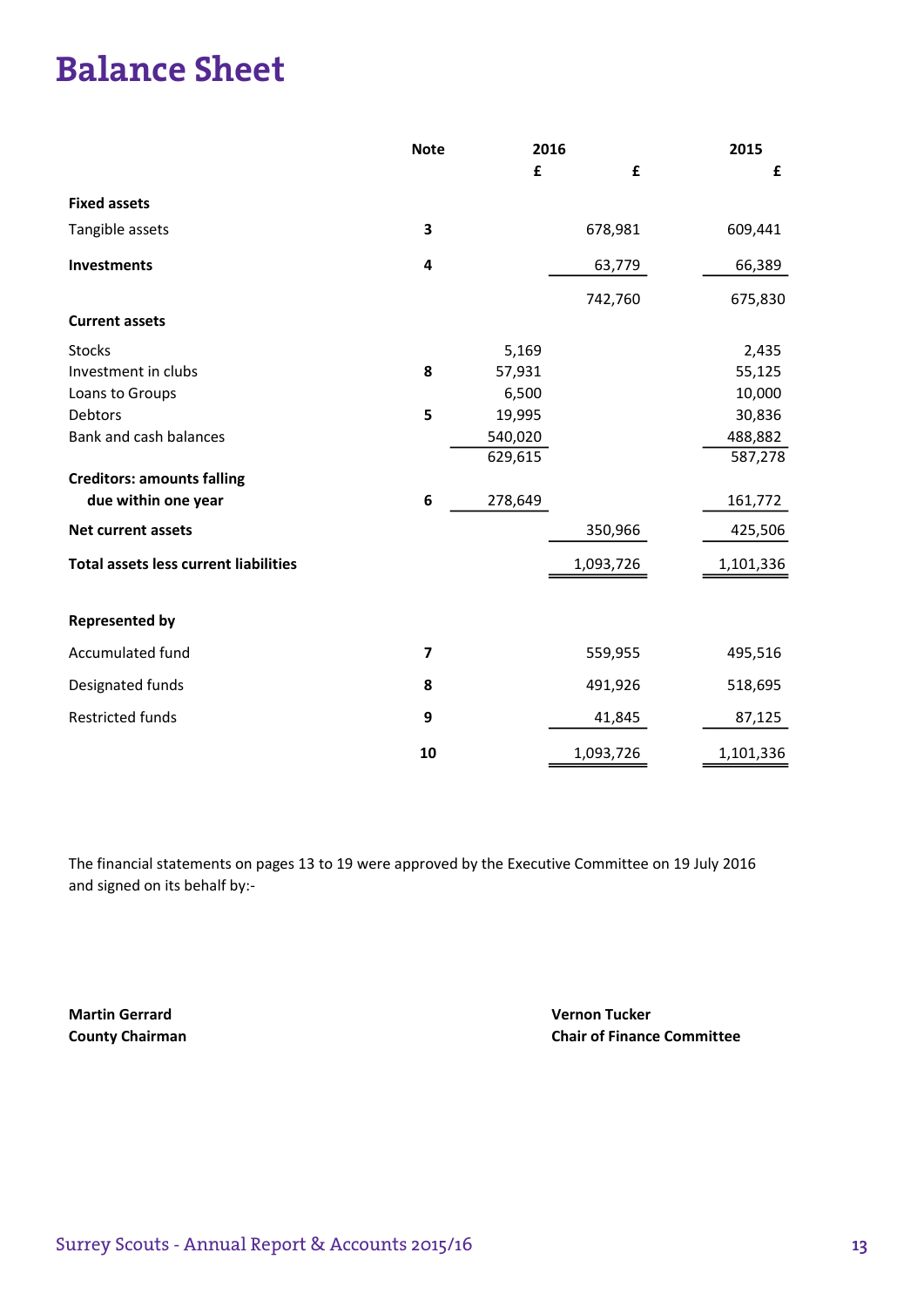### **Statement of Financial Activities for the year**

|                                        |             |                          |                          | 2016                     |                   |                          | 2015         |
|----------------------------------------|-------------|--------------------------|--------------------------|--------------------------|-------------------|--------------------------|--------------|
|                                        |             |                          | General Designated       | Designated               | <b>Restricted</b> | <b>Total</b>             |              |
|                                        | <b>Note</b> | <b>Funds</b>             | <b>Bentley</b>           | Other                    | <b>Funds</b>      |                          | <b>Total</b> |
|                                        |             | £                        | £                        | £                        | £                 | £                        | £            |
| <b>Incoming resources</b>              |             |                          |                          |                          |                   |                          |              |
| <b>Voluntary income</b>                |             |                          |                          |                          |                   |                          |              |
| Subscriptions receivable               |             | 443,292                  |                          |                          |                   | 443,292                  | 444,390      |
| Less payable to Headquarters           |             | 351,893                  | $\overline{\phantom{a}}$ |                          | $\overline{a}$    | 351,893                  | 356,146      |
|                                        |             | 91,399                   |                          |                          |                   | 91,399                   | 88,244       |
| Donations and grants                   |             | 3,672                    | 4,465                    |                          | $\overline{a}$    | 8,137                    | 5,576        |
|                                        |             | 95,071                   | 4,465                    |                          |                   | 99,536                   | 93,820       |
| <b>Investment income</b>               |             |                          |                          |                          |                   |                          |              |
| Interest and dividends                 |             | 2,158                    | $\overline{\phantom{a}}$ | $\overline{\phantom{a}}$ | 1,199             | 3,357                    | 3,118        |
| <b>Charitable Activities</b>           |             |                          |                          |                          |                   |                          |              |
| Sections                               |             | 675                      |                          |                          |                   | 675                      | 300          |
| Bazzaz                                 |             | 25,866                   |                          |                          |                   | 25,866                   |              |
| Scoutabout                             |             |                          |                          |                          |                   | $\overline{\phantom{0}}$ | 160,023      |
| KIX                                    |             |                          |                          |                          |                   | $\frac{1}{2}$            | 144,866      |
| Jamboree                               |             | $\overline{\phantom{a}}$ |                          | 23,058                   |                   | 23,058                   |              |
| Other activities                       |             | 6,087                    | 44,463                   |                          |                   | 50,550                   | 38,974       |
| <b>Adult training</b>                  |             | 1,175                    | $\overline{a}$           |                          |                   | 1,175                    | 1,085        |
| Clubs                                  |             | $\blacksquare$           |                          | 34,281                   |                   | 34,281                   | 24,221       |
| Badge sales etc.                       |             | 869                      |                          | $\overline{\phantom{a}}$ |                   | 869                      | 470          |
|                                        |             | 34,672                   | 44,463                   | 57,339                   | $\frac{1}{2}$     | 136,474                  | 369,939      |
| <b>Site Income</b>                     |             |                          |                          |                          |                   |                          |              |
| Camp site fees                         |             | $\overline{\phantom{a}}$ | 126,262                  |                          | $\overline{a}$    | 126,262                  | 134,058      |
| Camp site shop sales                   |             |                          | 9,193                    |                          |                   | 9,193                    | 8,636        |
|                                        |             |                          | 135,455                  | $\overline{\phantom{a}}$ | $\overline{a}$    | 135,455                  | 142,694      |
| <b>Total incoming resources</b>        |             | 131,901                  | 184,383                  | 57,339                   | 1,199             | 374,822                  | 609,571      |
|                                        |             |                          |                          |                          |                   |                          |              |
| <b>Total resources expended</b>        | $\mathbf 2$ | 110,581                  | 198,273                  | 70,718                   | 250               | 379,822                  | 526,458      |
| Net Incoming resources for the year    |             | 21,320                   | (13,890)                 | (13, 379)                | 949               | (5,000)                  | 83,113       |
| Transfers                              | ${\bf 10}$  | 43,934                   |                          | 500                      | (44,434)          | $\frac{1}{2}$            |              |
| Net incoming resources after transfers |             | 65,254                   | (13,890)                 | (12, 879)                | (43, 485)         | (5,000)                  | 83,113       |
| Unrealised gains on investments        | 4           | (815)                    |                          |                          | (1,795)           | (2,610)                  | 4,951        |
| Net movements in funds                 |             | 64,439                   | (13,890)                 | (12, 879)                | (45, 280)         | (7,610)                  | 88,064       |
| Total funds brought forward            |             | 495,516                  | 375,570                  | 143,125                  | 87,125            | 1,101,335                | 1,013,271    |
| <b>Total funds carried forward</b>     |             | 559,955                  | 361,680                  | 130,246                  | 41,845            | 1,093,726                | 1,101,335    |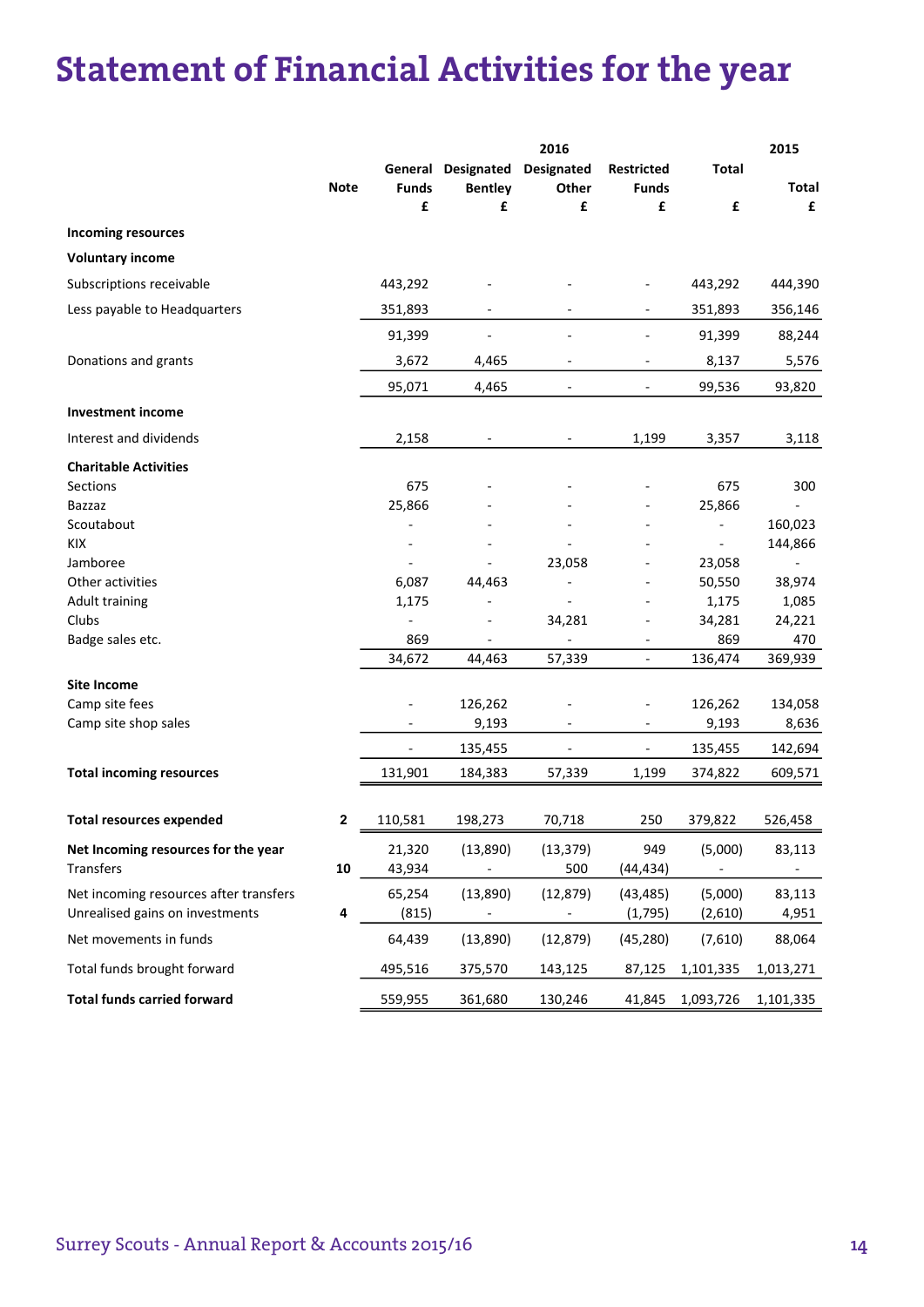# $\bold{Notes}$  to Financial Statements of the year

### **1 Accounting policies**

### 1.1 Accounting convention

The financial statements have been prepared under the historic cost convention, as modified by the revaluation of investments, and in accordance with the Charities Act 2011, Statement of Recommended Practice: Accounting and Reporting by Charities (SORP) in accordance with the Financial Reporting Standard for Smaller Entities (FRSSE) effective January 2015 and applicable accounting standards.

### 1.2 Club accounts

A number of County activities are operated through clubs. The results of the clubs have been included in the financial statements of the County, and included in the balance sheet as a current asset.

### 1.3 Depreciation

Assets costing less than £500 are written off in the year of purchase. Provision for depreciation of fixed assets is made on a straight line basis at rates calculated to write off the cost of each asset over its expected useful life. These rates have been reviewed and revised by the Executive Committee. The rates at the present time are between 20% and 50% for equipment and between 4% and 10% for buildings.

### 1.4 Grants receivable

Grants receivable for capital projects are initially credited to a restricted fund. The restricted fund is transferred to the accumulated fund when the project is completed.

### 1.5 Stock

Stock is valued on a first in, first out basis at the lower of cost and net realisable value.

### 1.6 Investments

Investments are stated at market valuation. Any gain or loss on revaluation is credited or debited in the Statement of Financial Activities against the relevant fund. Income from investments is accounted for when receivable.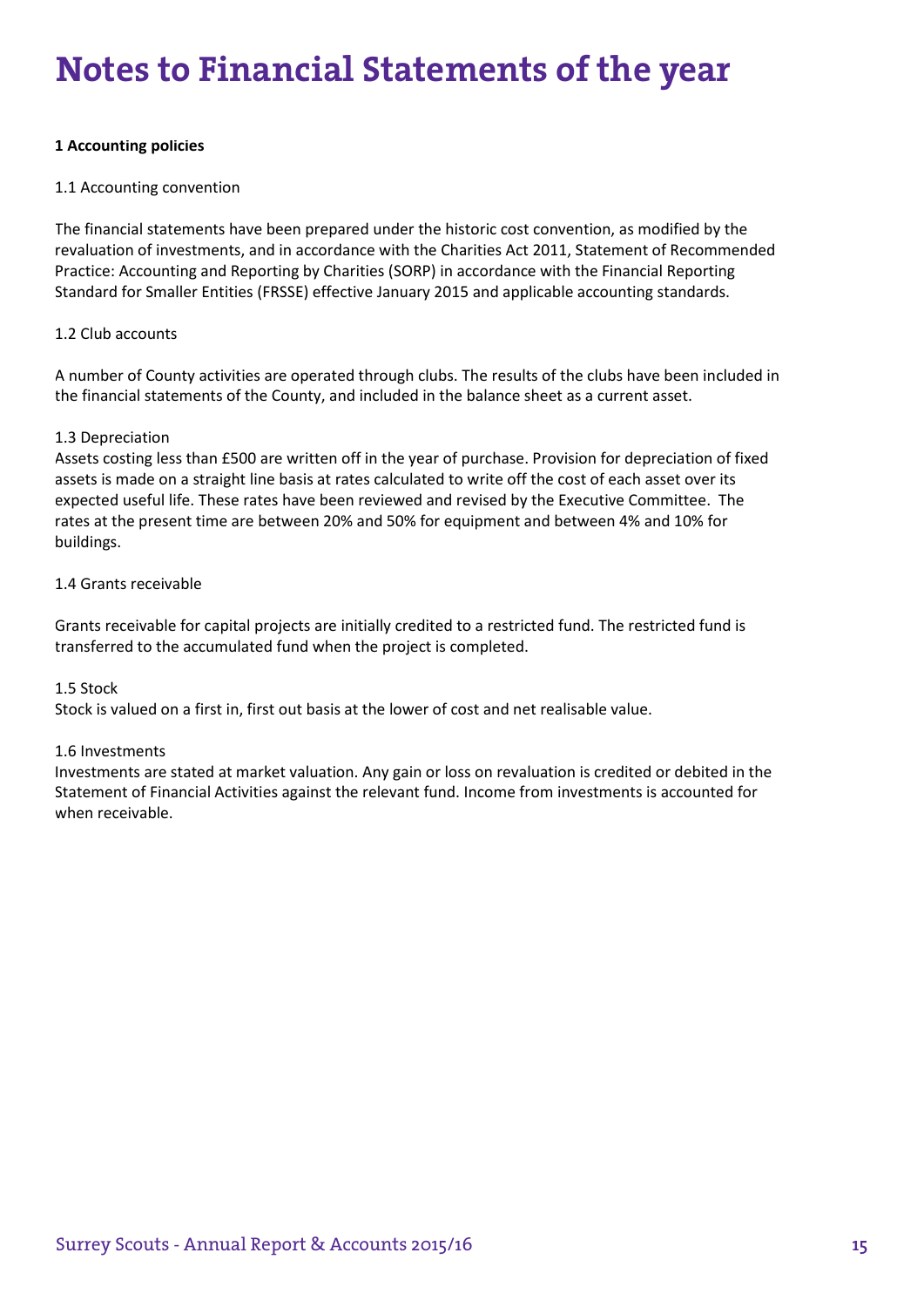### **Notes to Financial Statements of the year**

#### 2 Resources expended

|                                     |             |              |                               | 2016                     |                          |                          |                          |
|-------------------------------------|-------------|--------------|-------------------------------|--------------------------|--------------------------|--------------------------|--------------------------|
|                                     |             |              | General Designated Designated |                          | Restricted               |                          | 2015                     |
|                                     | <b>Note</b> | <b>Funds</b> | <b>Bentley</b>                | Other                    | <b>Funds</b>             | <b>Total</b>             | <b>Total</b>             |
|                                     |             | £            | £                             | £                        | £                        | £                        | £                        |
| <b>Charitable Expenditure</b>       |             |              |                               |                          |                          |                          |                          |
| <b>Premises</b>                     |             |              |                               |                          |                          |                          |                          |
| <b>Utilities</b>                    |             | 1,666        | 18,366                        |                          | ÷,                       | 20,032                   | 17,835                   |
| Insurance                           |             |              | 11,678                        |                          |                          | 11,678                   | 10,727                   |
| Repairs, renewals & minor equipment |             |              | 33,182                        |                          | $\overline{\phantom{0}}$ | 33,182                   | 23,277                   |
|                                     |             | 1,666        | 63,226                        | $\overline{\phantom{a}}$ | $\blacksquare$           | 64,892                   | 51,839                   |
| <b>Donations and grants</b>         |             |              | ۰                             | 500                      | 250                      | 750                      | 100                      |
| <b>Activities</b>                   |             |              |                               |                          |                          |                          |                          |
| Sections                            |             | 1,694        |                               |                          |                          | 1,694                    | 4,361                    |
| Section support                     |             | 4,029        |                               |                          |                          | 4,029                    | 4,917                    |
| Bazzaz                              |             | 26,411       |                               |                          | $\overline{\phantom{0}}$ | 26,411                   | -                        |
| Scram                               |             |              | ٠                             | $\overline{a}$           | ٠                        | ÷,                       | $\overline{\phantom{a}}$ |
| Scoutabout                          |             | ٠            |                               | ٠                        | ٠                        | $\overline{\phantom{a}}$ | 150,989                  |
| KIX                                 |             |              |                               |                          |                          | $\blacksquare$           | 134,662                  |
| Jamboree                            |             |              |                               | 38,743                   | $\overline{a}$           | 38,743                   |                          |
| Other activities                    |             | 6,540        | 20,679                        | $\blacksquare$           |                          | 27,219                   | 9,562                    |
| <b>Adult training</b>               |             | 9,781        | -                             |                          |                          | 9,781                    | 9,629                    |
| Clubs                               |             |              | $\overline{a}$                | 31,475                   | ÷                        | 31,475                   | 20,842                   |
| Cost of badge sales                 |             | 455          |                               |                          | $\overline{\phantom{0}}$ | 455                      | 249                      |
|                                     |             | 48,910       | 20,679                        | 70,218                   | $\blacksquare$           | 139,807                  | 335,211                  |
| Site expenditure                    |             |              |                               |                          |                          |                          |                          |
| Staff costs                         |             |              | 46,280                        |                          |                          | 46,280                   | 41,663                   |
| Campsite adminstration              |             |              | 10,040                        |                          | $\overline{a}$           | 10,040                   | 5,064                    |
| Cost of camp site shop sales        |             |              | 4,891                         |                          | $\overline{a}$           | 4,891                    | 8,425                    |
| Other                               |             |              | 9,735                         | $\overline{\phantom{a}}$ | $\overline{a}$           | 9,735                    | 2,013                    |
|                                     |             | ä,           | 70,946                        | $\overline{\phantom{a}}$ | L.                       | 70,946                   | 57,165                   |
| <b>Support Costs</b>                |             |              |                               |                          |                          |                          |                          |
| Staff costs - Administration        |             | 34,882       |                               |                          |                          | 34,882                   | 31,019                   |
| County office - Administration      |             | 8,199        |                               |                          | ٠                        | 8,199                    | 7,621                    |
| Communication                       |             | 5,613        |                               |                          | $\overline{a}$           | 5,613                    | 3,977                    |
|                                     |             | 48,694       | $\overline{\phantom{a}}$      | $\overline{\phantom{a}}$ | $\frac{1}{2}$            | 48,694                   | 42,616                   |
| Governance                          |             |              |                               |                          |                          |                          |                          |
| Examiner's fee                      | 12          | 3,100        |                               |                          |                          | 3,100                    | 4,082                    |
| AGM and other costs                 |             | 4,356        | ۰                             |                          |                          | 4,356                    | 981                      |
|                                     |             | 7,456        | $\overline{\phantom{a}}$      | $\overline{\phantom{a}}$ | $\overline{\phantom{0}}$ | 7,456                    | 5,063                    |
|                                     |             |              |                               |                          |                          |                          |                          |
| Depreciation                        |             |              |                               |                          |                          |                          |                          |
| <b>Buildings</b>                    |             | 1,840        | 39,072                        |                          | $\overline{\phantom{a}}$ | 40,912                   | 31,063                   |
| Equipment                           |             | 2,015        | 4,350                         |                          | -                        | 6,365                    | 3,401                    |
|                                     |             | 3,855        | 43,422                        | $\overline{\phantom{a}}$ | $\overline{\phantom{0}}$ | 47,277                   | 34,464                   |
| <b>Total resources expended</b>     |             | 110,581      | 198,273                       | 70,718                   | 250                      | 379,822                  | 526,458                  |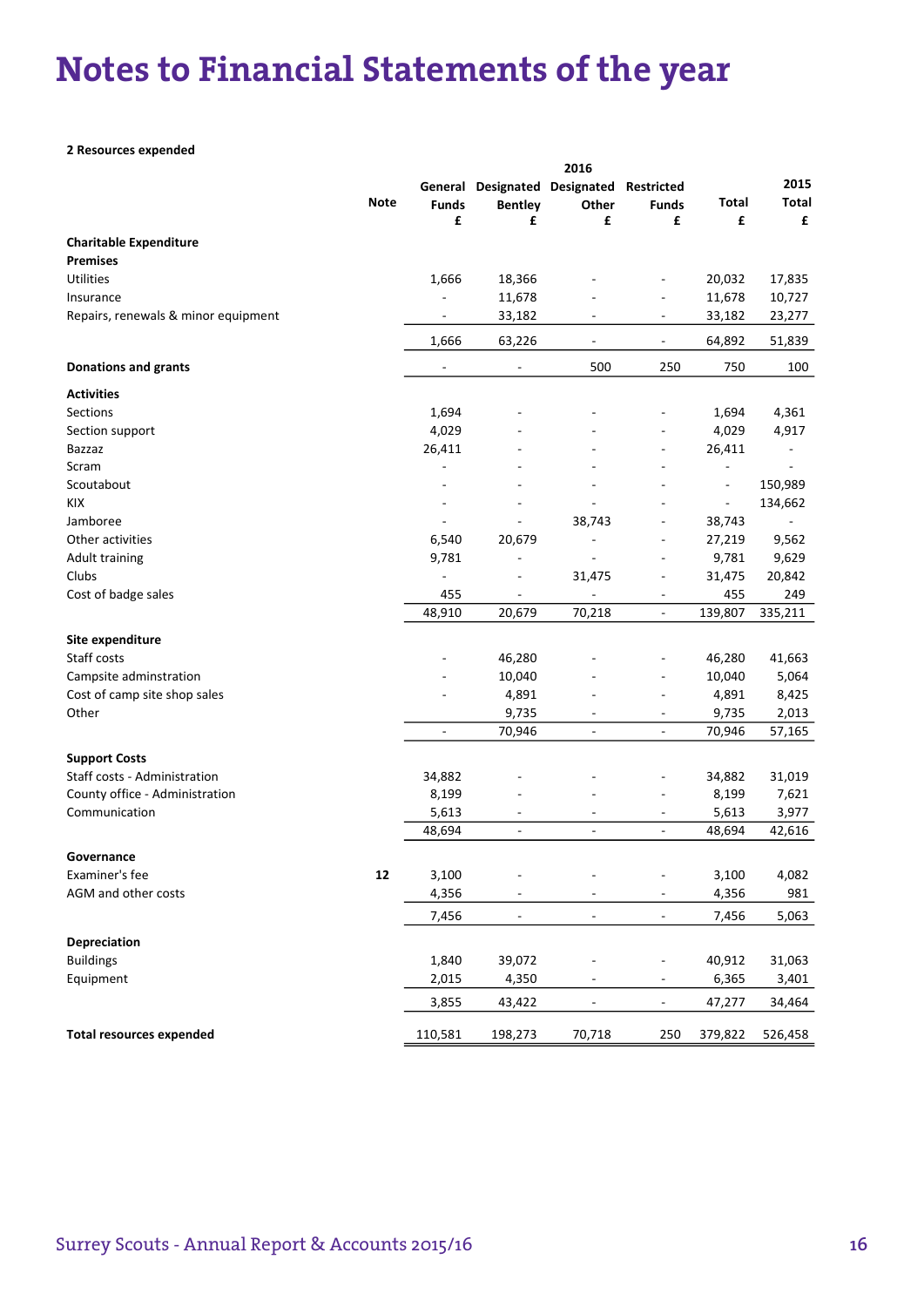# Notes to Financial Statements of the year **Notes**

| 3 Tangible Assets                                                 | Assets under<br>Construction |                  | <b>Buildings Equipment</b><br>& MDU | Total          |
|-------------------------------------------------------------------|------------------------------|------------------|-------------------------------------|----------------|
| Cost                                                              | £                            | £                | £                                   | £              |
| Balance as at 1 April 2015                                        | 68,693                       | 967,493          | 18,972                              | 1,055,158      |
| Transfer                                                          | (68, 693)                    | 68,693           |                                     |                |
| <b>Additions</b>                                                  |                              | 100,699          | 16,118                              | 116,817        |
| Balance as at 31 March 2016                                       | $\overline{a}$               | 1,136,885        | 35,090                              | 1,171,975      |
| Depreciation                                                      |                              |                  |                                     |                |
| Balance as at 1 April 2015                                        |                              | 440,202          | 5,515                               | 445,717        |
| Charge for the year                                               |                              | 40,912           | 6,365                               | 47,277         |
| Balance as at 31 March 2016                                       | $\blacksquare$               | 481,114          | 11,880                              | 492,994        |
| <b>Net Book Values</b>                                            |                              |                  |                                     |                |
| At 31 March 2016                                                  |                              | 655,771          | 23,210                              | 678,981        |
| At 31 March 2015                                                  | 68,693                       | 527,291          | 13,457                              | 609,441        |
| 4 Investments                                                     |                              | 2016             |                                     | 2015           |
| <b>At Valuation</b>                                               |                              | £                |                                     | £              |
| Opening market value at 1 April 2015                              |                              | 66,389           |                                     | 61,437         |
| Net gain (loss) in year on revaluation                            |                              | (2,610)          |                                     | 4,952          |
| Closing market value at 31 March 2016                             |                              | 63,779           |                                     | 66,389         |
|                                                                   | 2016                         |                  | 2015                                |                |
|                                                                   | Cost                         | <b>Valuation</b> | Cost                                | Valuation      |
|                                                                   | £                            | £                | £                                   | £              |
| M&G Charifund Income Units - held for the General Fund            | 3,549                        | 11,704           | 3,549                               | 12,518         |
| COIF Investment Units - held for the General Fund                 | 14,333                       | 27,579           | $\blacksquare$                      | $\blacksquare$ |
|                                                                   | 17,882                       | 39,283           | 3,549                               | 12,518         |
| M&G Charifund Income Units - held for the Restricted Forster Fund | 15,020                       | 24,496           | 15,020                              | 26,203         |
| COIF Investment Units - held for the Bentley Copse Fund           |                              |                  | 14,333                              | 27,668         |
|                                                                   | 32,902                       | 63,779           | 32,902                              | 66,389         |

| 5 Debtors                                        | 2016   | 2015   |  |
|--------------------------------------------------|--------|--------|--|
|                                                  | £      |        |  |
| Prepayments                                      | 16,219 | 27,543 |  |
| Other debtors                                    | 3,776  | 3,293  |  |
|                                                  | 19.995 | 30,836 |  |
|                                                  |        |        |  |
| 6 Creditors: amounts falling due within one year | 2016   | 2015   |  |

| Amounts received in advance  | 261.225 | 145,812 |
|------------------------------|---------|---------|
| Accruals and other creditors | 17.424  | 15,960  |
|                              | 278.649 | 161,772 |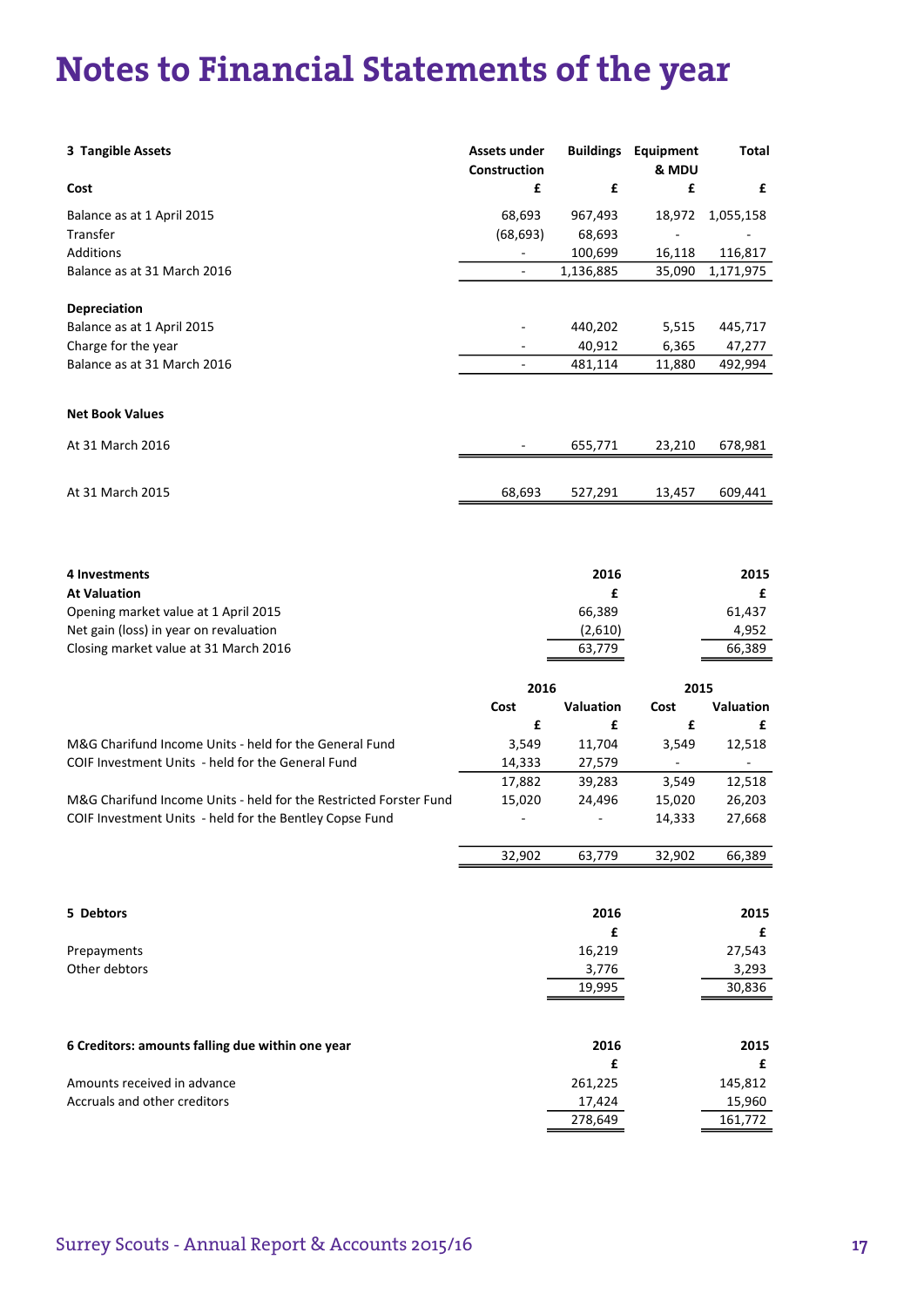### **Notes to Financial Statements of the year**

|                                                                  |                |         |                    | <b>Unrealised</b>        |                          |                          |
|------------------------------------------------------------------|----------------|---------|--------------------|--------------------------|--------------------------|--------------------------|
|                                                                  | <b>Brought</b> |         |                    | gains on                 |                          | Carried                  |
|                                                                  | forward        |         | Income Expenditure | investments              | <b>Transfers</b>         | forward                  |
|                                                                  | £              | £       | £                  | £                        | £                        | £                        |
| <b>7 Accumulated fund</b>                                        |                |         |                    |                          |                          |                          |
| <b>General Unrestricted Fund</b>                                 | 495,516        | 131,901 | (110, 581)         | (815)                    | 43,934                   | 559,955                  |
| 8 Designated funds                                               |                |         |                    |                          |                          |                          |
| Sectional Reserve Fund                                           | 25,000         |         |                    |                          |                          | 25,000                   |
| Jamboree Fund                                                    | 45,000         | 23,058  | (38, 743)          |                          |                          | 29,315                   |
| The County Development fund                                      | 15,000         |         | $\overline{a}$     |                          |                          | 15,000                   |
| County Commissioner's Discretionary Fund                         | 3,000          |         | (500)              |                          | 500                      | 3,000                    |
|                                                                  | 88,000         | 23,058  | (39, 243)          |                          | 500                      | 72,315                   |
| <b>Activity Clubs Funds</b>                                      | 55,125         | 34,281  | (31, 475)          |                          |                          | 57,931                   |
| Bentley Copse Accumulated Fund                                   | 375,570        | 184,383 | (198, 273)         | $\overline{\phantom{a}}$ | $\overline{\phantom{a}}$ | 361,680                  |
|                                                                  | 518,695        | 241,722 | (268, 991)         | $\overline{\phantom{a}}$ | 500                      | 491,926                  |
| <b>9 Restricted funds</b>                                        |                |         |                    |                          |                          |                          |
| <b>Forster Memorial Fund</b>                                     | 40,985         | 1,199   | (250)              | (89)                     |                          | 41,845                   |
| Bentley Copse Development Fund                                   | 46,140         |         |                    | (1,706)                  | (44, 434)                |                          |
|                                                                  | 87,125         | 1,199   | (250)              | (1,795)                  | (44, 434)                | 41,845                   |
| 10 Net assets of the Council's funds                             |                |         | <b>Fixed</b>       |                          | <b>Net current</b>       | Fund                     |
|                                                                  |                |         | <b>Assets</b>      | <b>Investments</b>       | assets                   | balances                 |
|                                                                  |                |         | £                  | £                        | £                        | £                        |
| The Council's net assets belong to the various funds as follows: |                |         |                    |                          |                          |                          |
| Restricted - Forster Memorial Fund                               |                |         |                    | 24,496                   | 17,349                   | 41,845                   |
| Restricted - Bentley Copse Development Fund                      |                |         |                    |                          |                          | $\overline{\phantom{0}}$ |
| <b>Total Restricted</b>                                          |                |         |                    | 24,496                   | 17,349                   | 41,845                   |
| Designated - Bentley Copse Accumulated Fund                      |                |         | 625,281            |                          | (263, 601)               | 361,680                  |
| Designated - Other Funds                                         |                |         |                    |                          | 130,246                  | 130,246                  |
| <b>Other Unrestricted Funds</b>                                  |                |         | 53,700             | 39,283                   | 466,972                  | 559,955                  |
| <b>Total Unrestricted</b>                                        |                |         | 678,981            | 39,283                   | 333,617                  | 1,051,881                |
|                                                                  |                |         |                    |                          |                          |                          |
| <b>Total Funds</b>                                               |                |         | 678,981            | 63,779                   | 350,966                  | 1,093,726                |

#### Restricted Funds

The Forster Memorial Fund was established in memory of Sir Ralph Forster Bt. For the support of members of The Scout Association under 25 years of age to develop their careers or citizenship.

The Bentley Copse Fund was established to develop the Bentley Copse camp site, now called the Bentley Copse Activity Centre. This has been used in the year for this purpose (see below).

#### Designated Funds

Sectional Reserve has been designated to support Bazzaz, Scram, Scoutabout, KIX and Explorers. This year the designation has been made for Scoutabout in the Summer of 2016.

Jamboree Fund has been designated to support the World Scout Jamborees. The next is planned for 2019 and the fund will be used for planning, selection, training and support of individuals attending this event.

The County Development Fund has been designated for loans for Developing Scout Groups or Districts.

The County Commissioner's Designated Fund is to assist in individual hardship cases to allow full access to Scouting Activities.

The Activity Clubs Funds have been designated to support smaller specific clubs and activities in the Surrey area.

The Trustees are continuing to develop Bentley Copse and the Bentley Copse Accumulated Fund includes the profits and losses generated from this site such that the new facilities proposed for this Centre can be funded.

#### Transfers between reserves

During the year £44,434 of the restricted Bentley Copse Fund was used to develop and improve the Bentley Copse Activity Centre. The remaining total cost of the improvements was funded from unrestricted funds.

During the year £500 of the CC's Discretionary Fund, a designated fund, was ulitised in the year. The amount available for future benefits has been transferred from the unrestricted funds.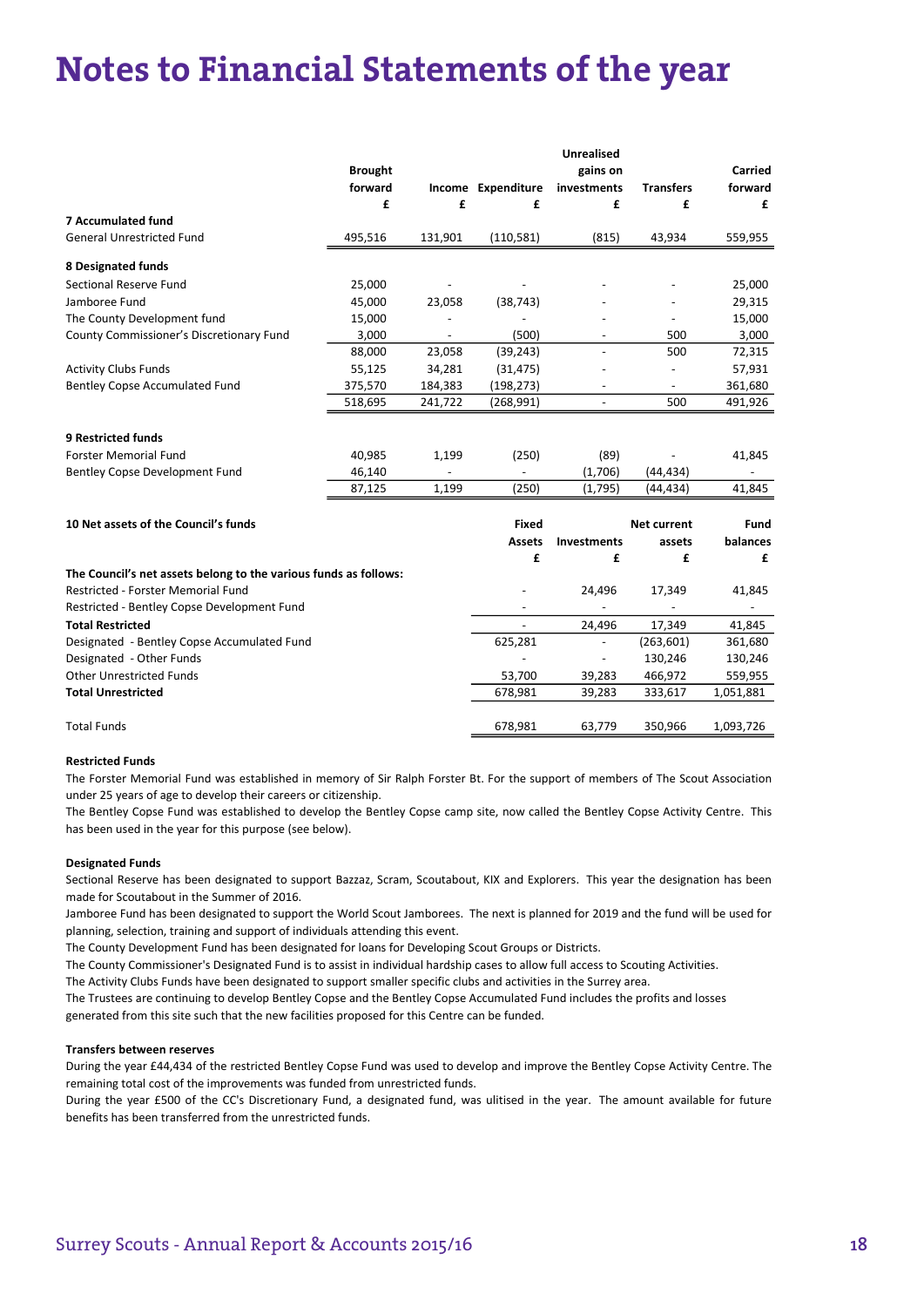## Notes to Financial Statements of the year **Notes**

#### 11 Staff and Trustees

The number of staff employed by the Council during the year was: 2016 2015

|                                                          | No.    | No.    |
|----------------------------------------------------------|--------|--------|
| <b>Bentley Copse Activity Centre</b>                     | 3      | 3      |
| Administration                                           |        | 2      |
|                                                          |        | -5     |
|                                                          |        | £      |
| Wages and salaries                                       | 76,085 | 68,781 |
| Employer's social security costs & pension contributions | 5,077  | 3,901  |
|                                                          | 81,162 | 72,682 |

No staff member received remuneration in excess of £60,000.

Ten Trustees were paid allowances of £2,080 (2015 £4,043) for travelling and a further £641 (2015 £2,380) was reimbursed in respect of amounts paid out on behalf of the County. None of the Trustees or persons connected with them received any remuneration for work done for the County.

| 12 Examiner's fee                                                                        | 2016  | 2015  |
|------------------------------------------------------------------------------------------|-------|-------|
|                                                                                          |       |       |
| The examiner received no remuneration in respect of services provided other than for the |       |       |
| examination of the Financial Statements                                                  | 3.100 | 4.082 |
|                                                                                          |       |       |

#### 13 Capital Commitments

At the year end the Council had authorised future expenditure of £Nil (2015 £116,000 for Bentley Copse site development).